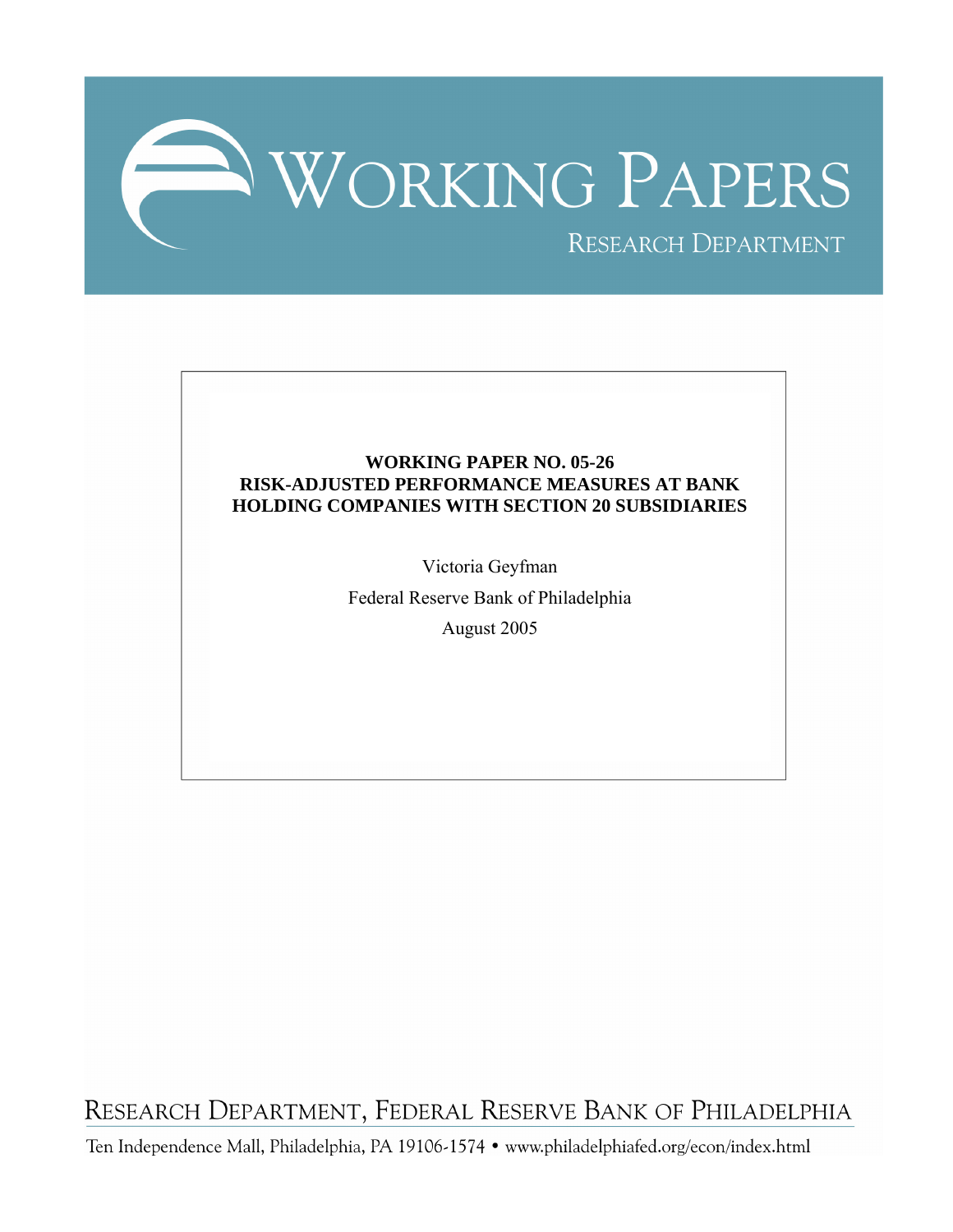# **RISK-ADJUSTED PERFORMANCE MEASURES AT BANK HOLDING COMPANIES WITH SECTION 20 SUBSIDIARIES**

# **Victoria Geyfman**

Federal Reserve Bank of Philadelphia

August 2005

Correspondence to Victoria Geyfman, Research Department, Federal Reserve Bank of Philadelphia, 10 Independence Mall, Philadelphia, PA 19106; phone: (215) 574- 6431; fax: (215) 574-4364; e-mail: [Victoria.Geyfman@phil.frb.org](mailto:Victoria.Geyfman@phil.frb.org).

This paper benefited from helpful comments from Elyas Elyasiani and Loretta Mester. The views expressed here are those of the author and do not necessarily reflect those of the Federal Reserve Bank of Philadelphia or of the Federal Reserve System. This paper is available free of charge at www.philadelphiafed.org/econ/wps/index.html.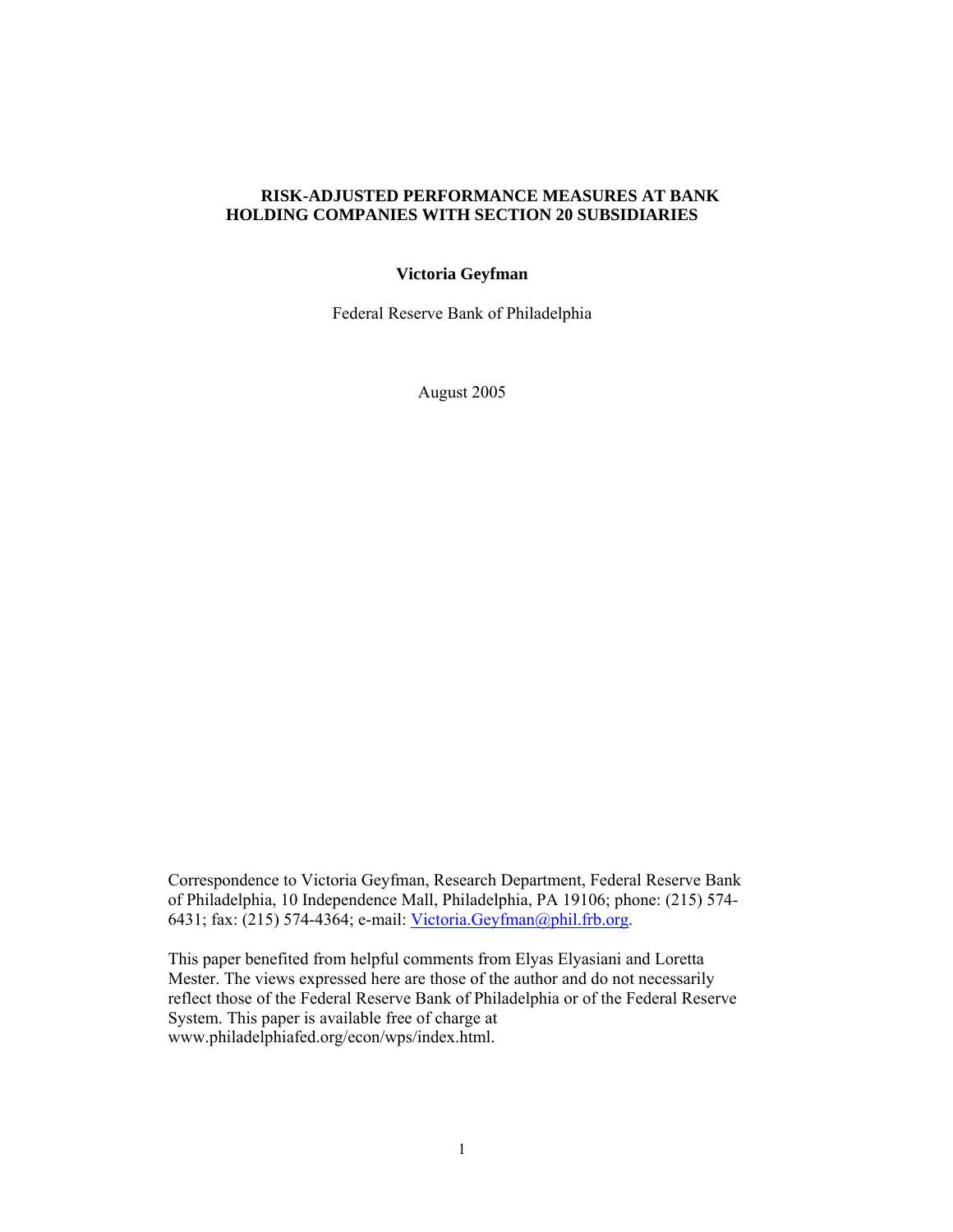### **RISK-ADJUSTED PERFORMANCE MEASURES AT BANK HOLDING COMPANIES WITH SECTION 20 SUBSIDIARIES**

#### **Abstract**

This paper examines risk-adjusted performance measures in banking, which are used as a guide for efficient asset allocation, performance evaluation, and capital structure decisions in complex, multidivisional financial institutions. Traditional measures of performance are contrasted with the portfolio-based risk-adjusted measures using a unique detailed micro data set for a sample of domestic bank holding companies (BHCs) that engaged in both commercial banking and investment banking activities between 1990 and 1999. This paper finds evidence that traditional stand-alone performance measures can lead to results substantially different from those of the portfolio models. This study also examines BHCs' optimal portfolios consisting of traditional and nontraditional banking activities derived from the efficient frontiers. These results show that there are gains from diversification as indicated by the composition of optimal portfolios.

*Keywords:* Risk-adjusted return on capital (RAROC), Value at Risk (VaR), bank portfolio analysis *JEL classification:* G21, G24, G28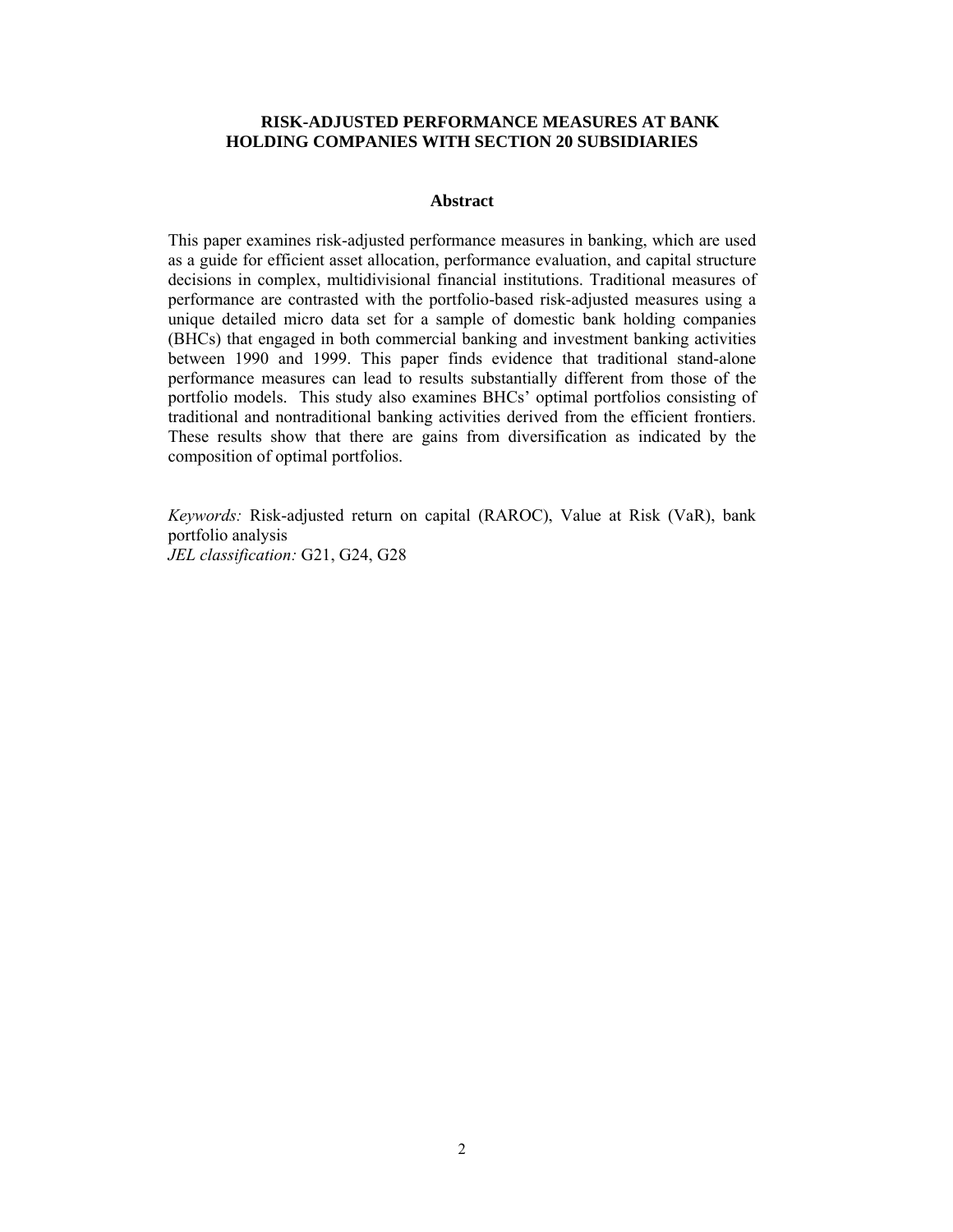### **RISK-ADJUSTED PERFORMANCE MEASURES AT BANK HOLDING COMPANIES WITH SECTION 20 SUBSIDIARIES**

### **1. Introduction**

One of bank management's main objectives is to maximize risk-adjusted profitability subject to the regulatory constraint on bank total capital. One way to accomplish this objective is to minimize the risk of each activity in which a bank participates (for example, commercial banking, insurance, securities underwriting, mortgage banking, etc.) and then sum these risks over the entire organization. This approach, however, is problematic because it ignores the interdependent nature of risks within a company. During recent years, financial market practitioners and regulators have made great strides in the design, calibration, and implementation of portfolio models of credit risk. Portfolio (or consolidated) models of risk allow bank management to identify concentrations of risk and opportunities for diversification on a company-wide basis. To measure the risk contribution of a unit to the entire organization, these models take into account the "stand-alone" volatility of a business line as well as the correlation between an individual business line and other units within the organization. Thus, adding a business line with lower correlation to an existing portfolio can bring diversification benefits, contributing little to the volatility (risk) of the portfolio.

Serious work on the portfolio-based credit risk models has been fueled by the proposed new Capital Accord (Basel II), which is intended to ameliorate an increasingly urgent problem of regulatory arbitrage. Specifically, the current regulatory framework for required capital on commercial bank lending is based on the 1988 Basel Accord (Basel I), which fails to distinguish among loans of different degrees of credit risk. This creates an incentive for banks to move low-risk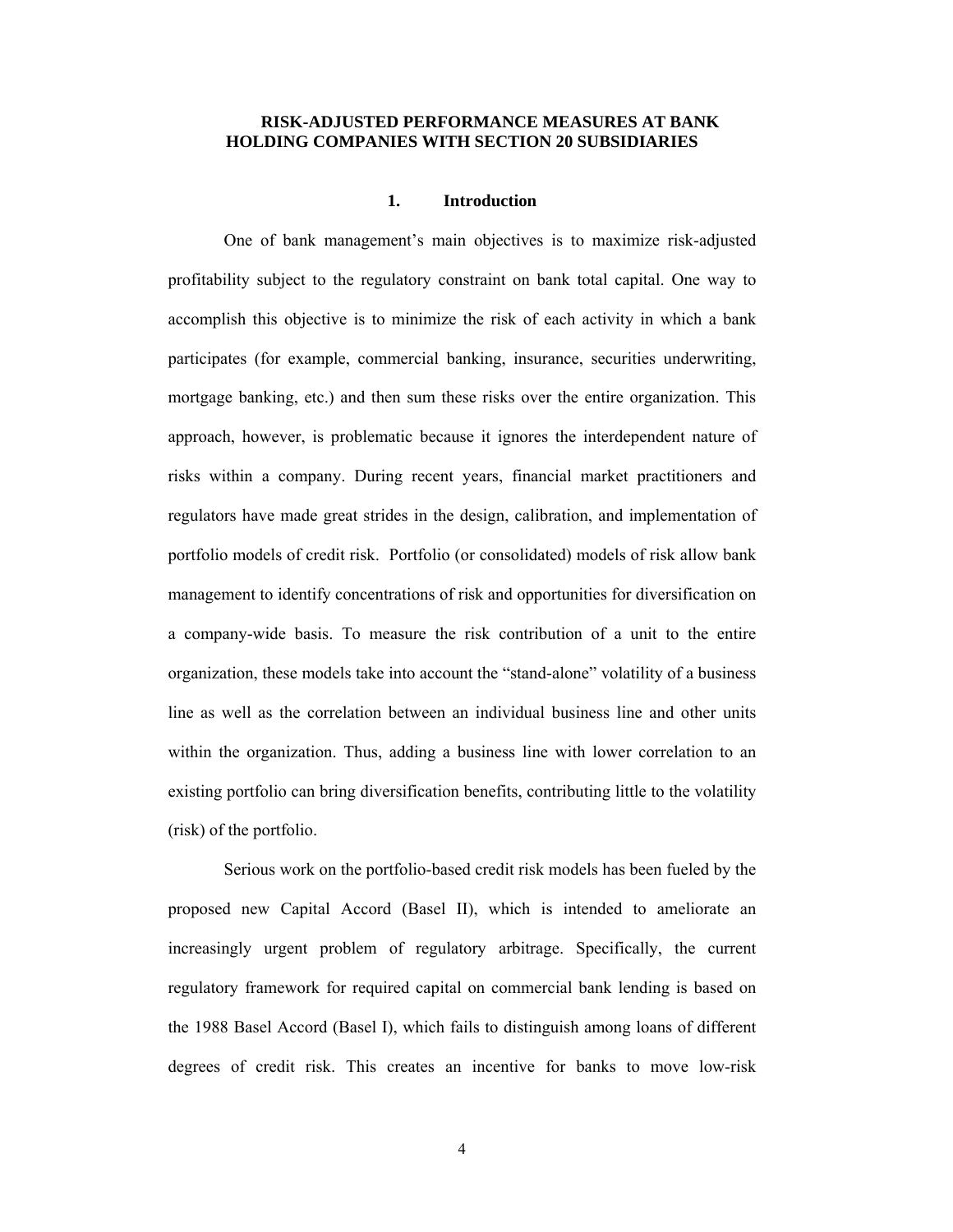instruments off balance sheet and retain only relatively high-risk instruments (Gordy, 2002). Portfolio-based models provide a reliable way to determine the amount of capital necessary to support various business lines and the overall leverage for the bank and closely link capital charges to the organization's credit risk exposures, resulting in a more efficient allocation of capital (Cumming and Hirtle, 2001).

Despite the high level of interest in internal risk-adjusted capital allocation models, so far only the largest banks are known to have successfully implemented them.<sup>[1](#page-4-0)</sup> There are computational and information systems barriers to implementing these models. One of the biggest challenges arises from the need to assess measures of performance that are comparable across business units, especially when organizations are involved in a wide range of financial activities. This is particularly relevant in light of the recent passage of the Financial Services Modernization Act of 1999, which allowed BHCs to engage in a greater scope of activities, such as insurance, investment banking, and merchant banking. This presents challenges to consolidated risk, since diversity often means that models must consider a variety of risk types to construct meaningful measures of performance. Risk-adjusted performance measures (RAPM), discussed in greater detail below, use the concept of Value at Risk to derive the risk-adjusted return on capital, which is used as a guide for active portfolio management and performance evaluation.

The goal of this paper is to examine risk-adjusted performance measures in banking, which are used as a guide for efficient asset allocation, performance evaluation, and capital structure decisions in complex, multidivisional financial

<span id="page-4-0"></span><sup>&</sup>lt;sup>1</sup> See Treacy and Carey (1998) for the analysis of internal credit risk modeling at the 50 largest consolidated domestic BHCs. The scarcity of the data required to estimate credit risk models stems from the infrequent nature of default events, nonmarketability of some bank products and services, and longer-term time horizons used in measuring credit risk. Larger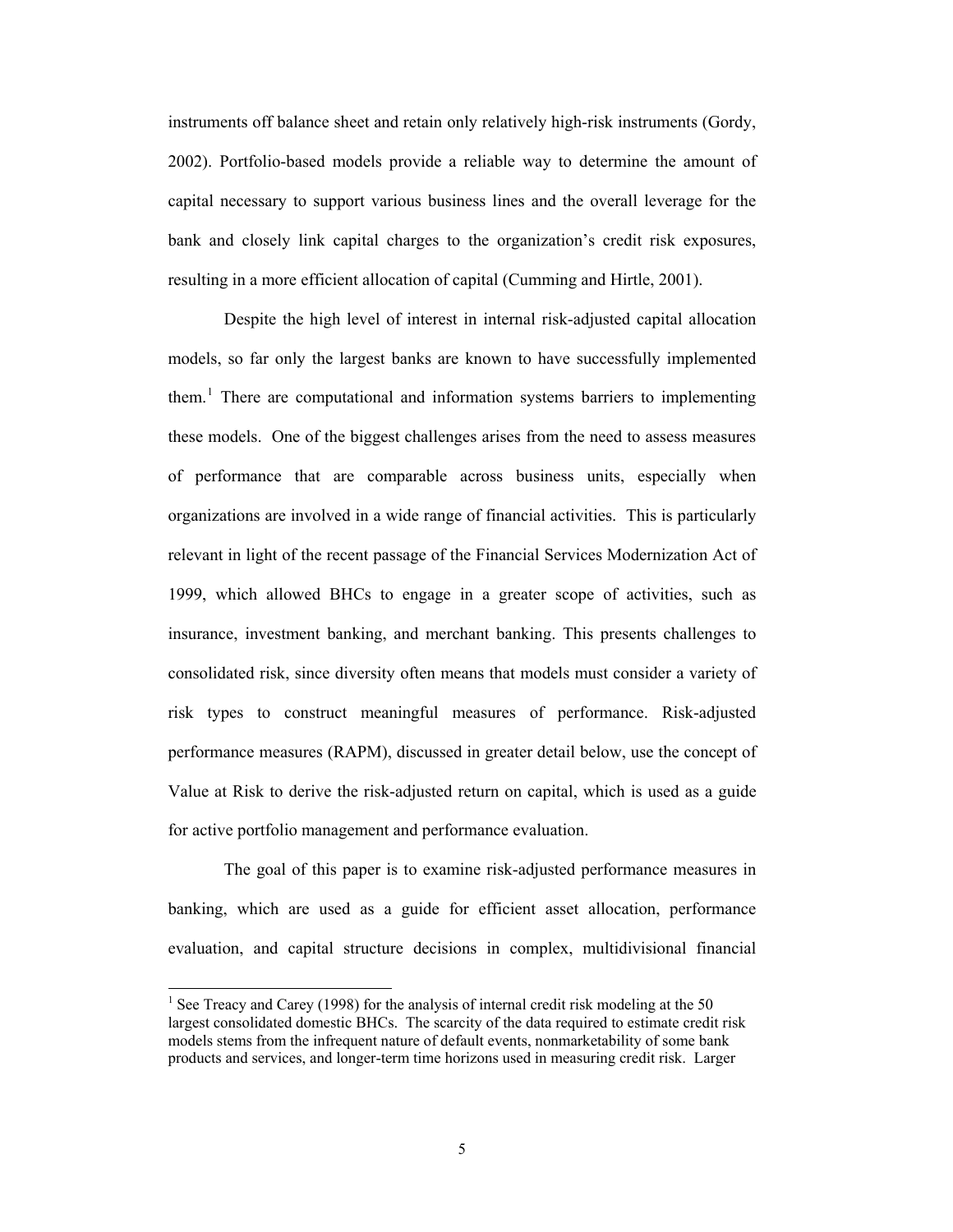institutions. In this paper, traditional measures of performance are contrasted with the portfolio-based risk-adjusted measures of performance for the sample of domestic bank holding companies (BHCs) that engaged in both commercial banking and investment banking activities from 1990 through 1999. Unlike previous studies that relied on the hypothetical-merger analysis to examine potential benefits of diversification arising from bank expansion into investment banking activities (Wall and Eisenbeis, 1984; Boyd and Graham, 1986; Boyd and Graham, 1988; Boyd, Hanweck, and Hewitt, 1993; Allen and Jagtiani, 1996; Saunders and Walter, 1996), this study uses a fundamentally different approach based on a unique detailed micro data set for BHCs with securities affiliates (also known as Section 20 affiliates) operating in the U.S. from 1990 through 1999.<sup>[2](#page-5-0)</sup> This approach allows me to capture potentially important synergies within established, integrated production processes that studies of unrelated firms cannot capture. To my knowledge, only two studies used such data: an unpublished study by Boyd and Pithyachariyakul (1981) and Kwan (1998). However, these studies conducted separate analyses of risk and return without deriving risk-adjusted performance measures (RAPM). Landskroner, Ruthenberg, and Zaken (2005) estimate RAPM using actual banking financial statements, but the study is conducted using a small number of "universal" banks in Israel. No similar studies were conducted for the U.S. market.

The present paper describes and estimates alternative forms of RAPM and discusses the appropriateness of each measure in the context of assessing the

banks are usually better positioned to use internal risk models because they have longer-term data and the statistical sophistication to implement these models.

<span id="page-5-0"></span> $2^2$  Section 20 subsidiaries are subsidiaries of bank holding companies that were authorized by the Federal Reserve to conduct bank-ineligible securities activities. Historically, Section 20 of the Glass-Steagall Act of 1933 expressly prohibited banks from any affiliations with organizations engaged in the underwriting, sale, or distribution of stocks, bonds, debentures, notes, or other securities.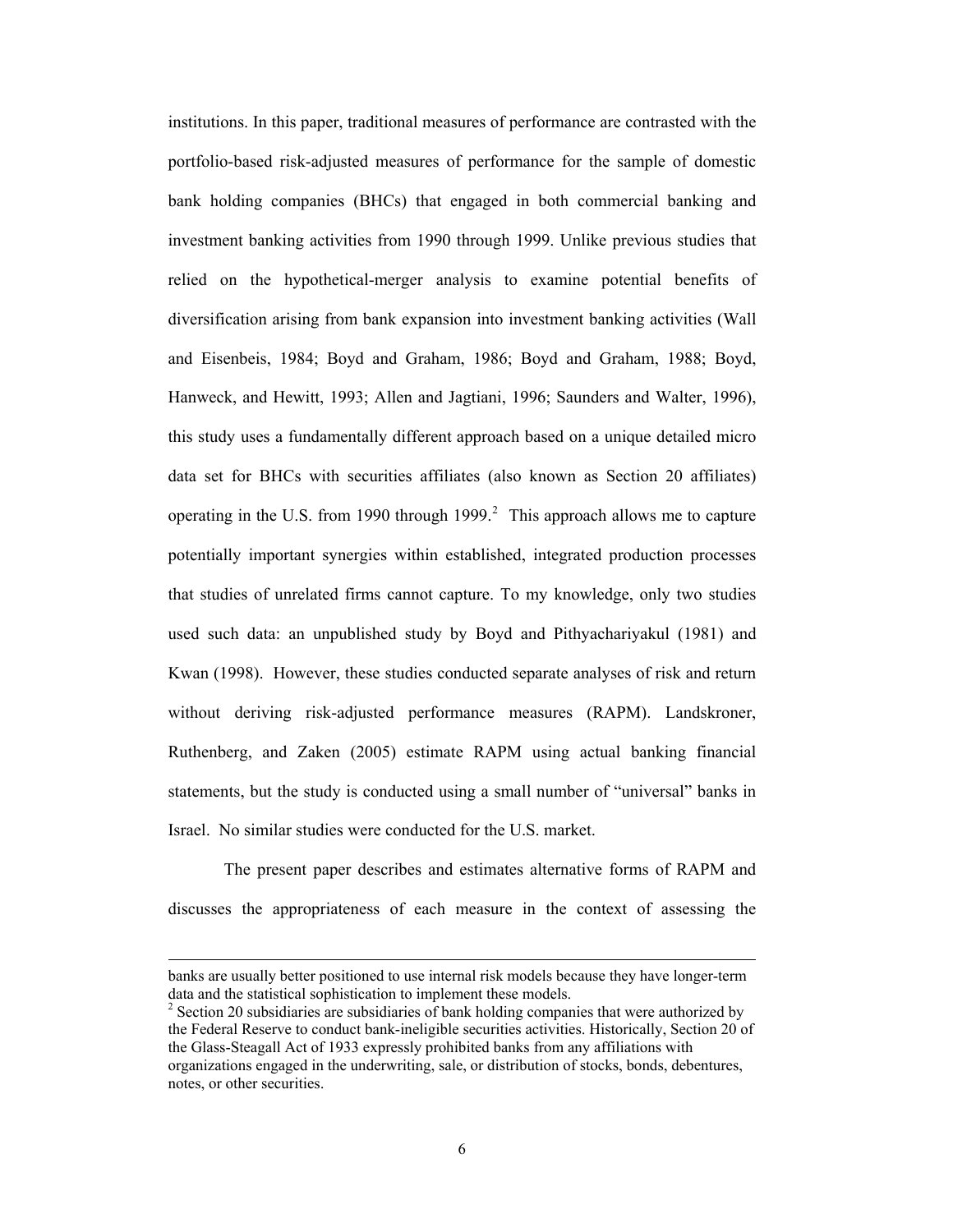consistency of BHCs' portfolio performance. One of the main findings of this paper illustrates that traditional "stand-alone" performance measures can lead to results substantially different from those of the portfolio models. When the true correlation between a prospective investment and an existing portfolio is nonzero, the traditional performance measures may lead to incorrect management assessment of prospective or past investment decisions. This study also examines BHCs' optimal portfolios, consisting of commercial banking and investment banking components derived from the efficient frontiers. Similar to Landskroner et al. (2005), I find evidence of gains from diversification as indicated by the composition of optimal portfolios. The evidence presented in this paper has important implications for bank regulators. Reliable measures of performance and diversification gains help regulators to evaluate the appropriateness of allowing banks to engage in nontraditional bank activities.

The remainder of the paper is organized as follows. Section [2](#page-7-0) describes the types of risk-adjusted performance measures used in portfolio models of credit risk and discusses the relationship between them. Section [3](#page-13-0) describes the sample of BHCs involved in securities underwriting activities between 1990 and 1999. Section [4](#page-14-0) follows with an empirical implementation of RAPM for the sample of domestic BHCs and discusses main findings. Section [5](#page-17-0) compares predictions of the riskadjusted models with optimal allocations based on the efficient-frontier methodology and actual BHCs' portfolios, and Section [6](#page-28-0) concludes.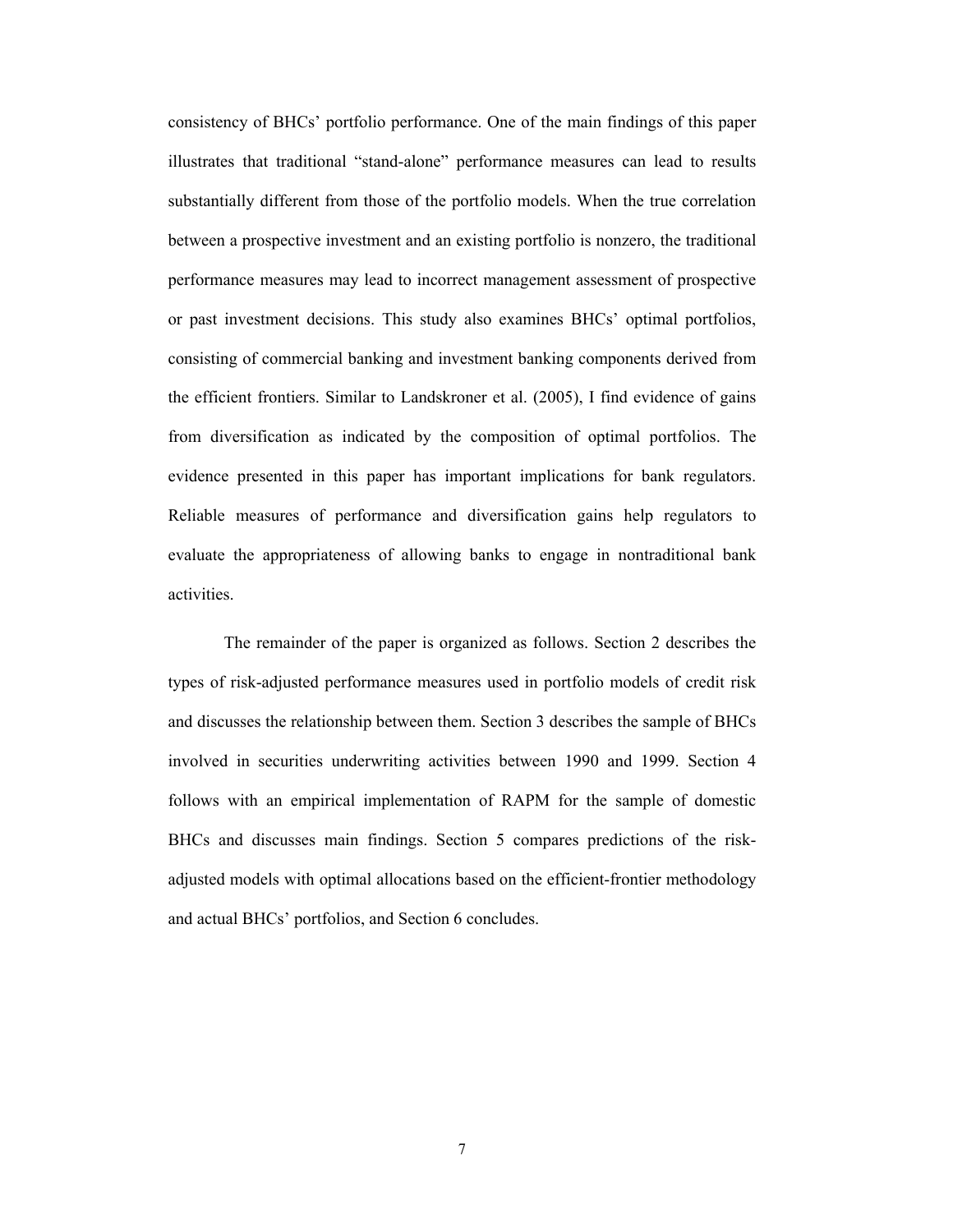#### **2. Risk-Adjusted Performance Measures**

<span id="page-7-0"></span>Risk-adjusted performance measures, or RAPM, have been one of the catchphrases of the banking industry over the last decade or so. The term embraces a number of concepts and has been given different definitions, but all RAPM techniques have one thing in common: they compare risk-adjusted return against an appropriate hurdle rate that reflects the bank's cost of capital or the opportunity cost to stockholders in holding equity in the bank.<sup>[3](#page-7-1)</sup> Risk-adjusted return on capital (RAROC) is usually derived by dividing excess return by the total amount of economic capital, where economic capital is measured on the basis of the potential loss of value over a given period of time at a certain confidence level, or the Value at Risk (VaR).

Excess return is measured relative to the required rate of return, or the hurdle rate. Some models define the hurdle rate as ROE, while others define it as the riskfree rate or as some measure of the weighted-average cost of capital (Saunders and Allen, 2002). By incorporating the opportunity cost into the managers' decisionmaking and using economic rather than accounting profits, banks hope to align managerial behavior more closely with shareholders' interests. In terms of performance, we hypothesize that when banks allocate scarce resources, business units earning a return in excess of a risk-adjusted opportunity cost of equity are candidates to receive additional resources, while those earning less than the opportunity cost of equity are candidates for corrective action (Kimball, 1998). In

<span id="page-7-1"></span><sup>&</sup>lt;sup>3</sup> Landskroner et al. (2005) describes the four most commonly cited RAPM models: RORAA (return on risk-adjusted assets), RAROA (risk-adjusted return on assets), RORAC (return on risk-adjusted capital), and RAROC (risk-adjusted return on capital). The differences between the last two measures are often blurred; both are aggregated under the acronym RAROC, which I use in this study.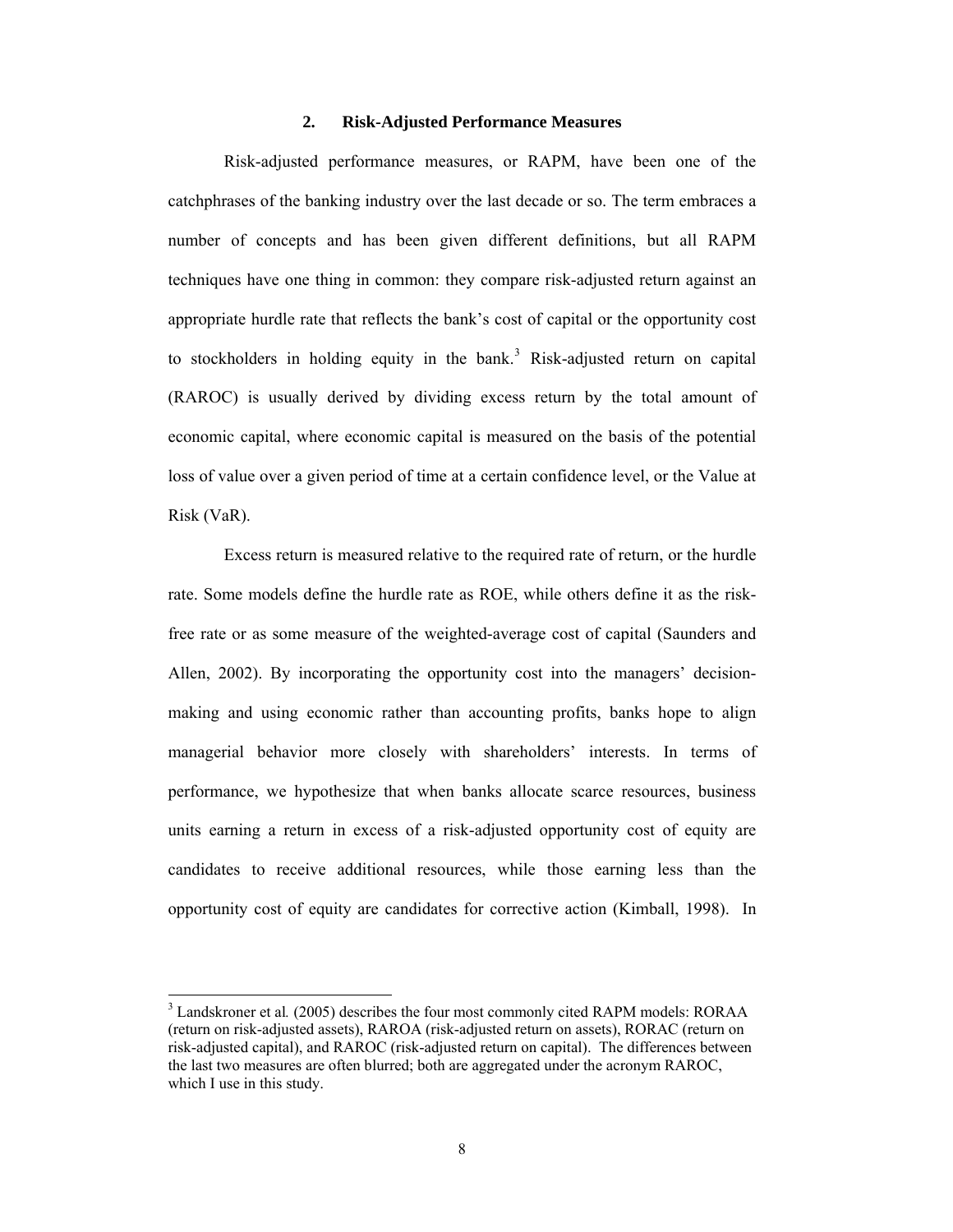other words, those business units that earn higher risk-adjusted return should be allocated higher investment.

## **2.1. Risk-Adjusted Performance Measures in Banking**

There are several approaches to measure risk-adjusted performance: the stand-alone and the portfolio approaches. These measures are commonly used in the literature on equity investment, and they are the Sharpe, Treynor, and Jensen performance measures (Bodie, Kane, and Marcus, 2005).

Under the stand-alone methodology, the risk of each activity in which a bank participates is expressed in terms of the volatility of its returns (i.e., the standard deviation) without accounting for correlation between banks' activities. The theoretical risk-adjusted return is derived from the one-factor capital asset pricing model (CAPM), which assumes that all assets are tradable and the opportunity cost of holding capital in the bank is the return on the market portfolio (James, 1996; Crouhy, Turnbull, and Wakeman, 1998).<sup>[4](#page-8-0)</sup> Following Matten (2000), Landskroner, Ruthenberg, and Zaken (2005), and Bodie, Kane, and Marcus (2005), the stand-alone risk-adjusted return on each activity *i* is based on total economic capital or Value at Risk (VaR),  $\sigma_i$ . This measure is the simple Sharpe ratio or the reward to variability ratio (RVAR), which can be expressed as:

 $_{im}$   $\sigma$ <sub>i</sub>  $\sigma$ <sub>m</sub>  $\frac{R_i - R_f}{\rho_{im} \sigma_i} = \frac{R_m - R_f}{\sigma_i}$ 

,

<span id="page-8-0"></span><sup>&</sup>lt;sup>4</sup> From the one-factor CAPM, the theoretical RAROC is equal to the excess return on the market per unit of market risk (the market price of risk) and is equal to the hurdle rate,  $i = \mathbf{r}_f$   $\mathbf{r}_m - \mathbf{r}_f$  $R_i - R_f = R_m - R$ 

where  $R_m$ ,  $R_i$ , and  $R_f$  are the market return, return on a risky asset *i*, and the risk-free rate of return, respectively;  $\sigma_m$  = the standard deviation of the market return;  $\sigma_{im}$  = covariance between the returns on asset *i* and the market portfolio m;  $\rho_{im}$  = correlation between the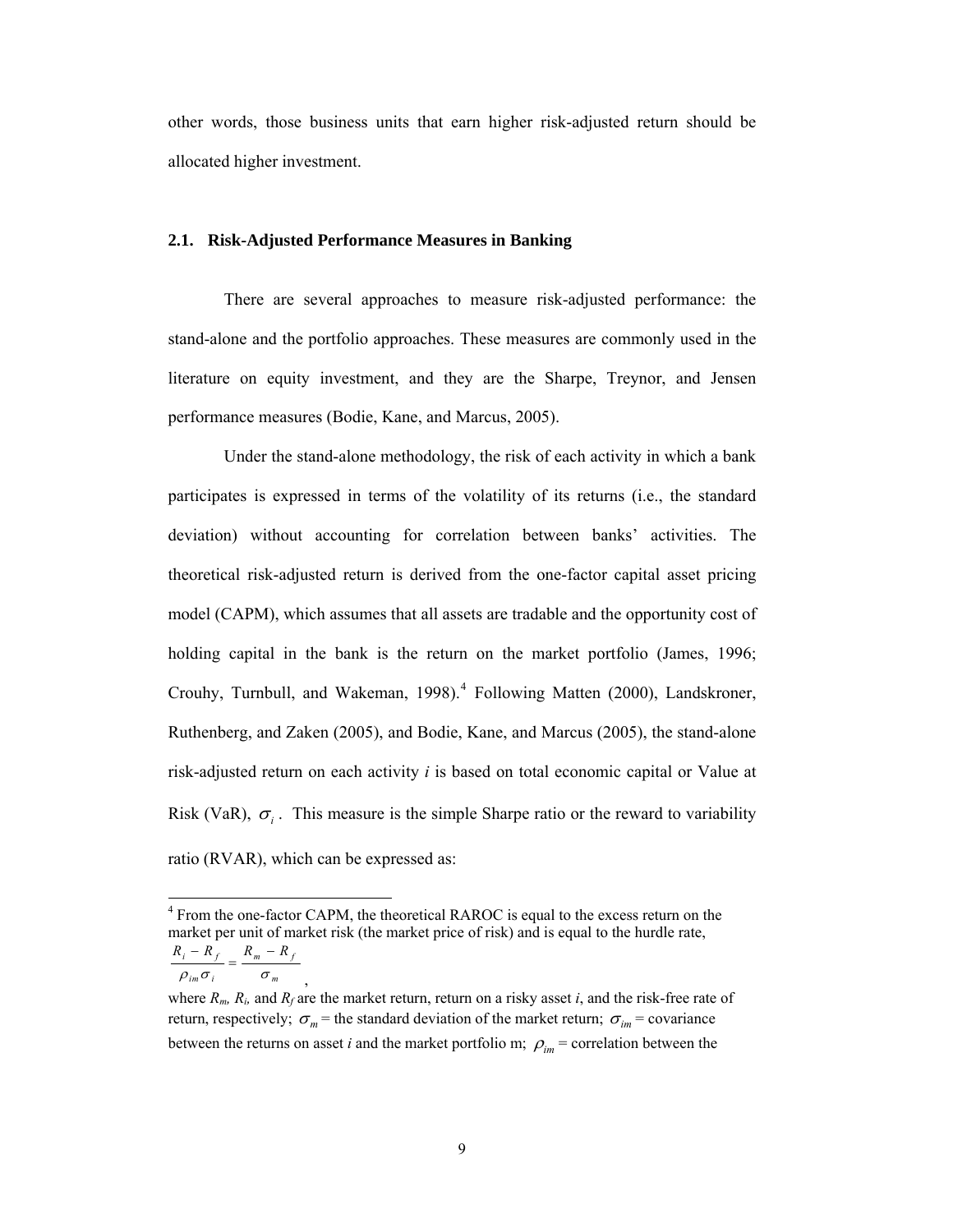#### **Equation 1**

 $\overline{a}$ 

$$
RVAR_i = \frac{NI_i - NI_{fi}}{\sigma_i},
$$
  
where  

$$
NI_i - NI_{fi} = \frac{1}{T} \sum_{t}^{T} (NI_{it} - R_f E_{it})
$$

where  $NI_i$  and  $\sigma_i$  are the average earnings and the standard deviation of earnings from the activity *i*, respectively;<sup>[5](#page-9-0)</sup>  $E_{it}$  is the average equity investment in activity *i*, measured as the total equity capital from the call reports, consolidated BHC reports, and Section 20 subsidiaries' reports;  $R_f$  is the risk-free rate of return on U.S. Treasury bills;  $N I<sub>i</sub>$  is average earnings in the risk-free activity derived from activity *i*, defined as  $R_f * E_{it}$ , and can be thought of as an opportunity cost of capital invested in *i*.

CAPM assumes that all tradable risks (risks that can be hedged at little cost in the capital market) are diversified away. Applied to banks, this would mean that a bank can frictionlessly hedge *all* risk in the capital market and thus should have no reason for risk management. However, this may not be the case because bank divisions do not usually have market-determined valuations. The RAROC methodology was first developed in the late 1970s by a group at Bankers Trust to deal with individual bank products or divisions, some of which may be nontradable.<sup>[6](#page-9-1)</sup>

*returns on <i>i* and the market portfolio;  $\beta_i$  is the market risk of the risky asset *i* (Saunders and Allen, 2002).

<span id="page-9-0"></span> $<sup>5</sup>$  It is common in the banking literature to use earnings instead of rates of return to evaluate</sup> RAROC (Landskroner, et al., 2005). Income comprises net interest income (the difference between interest income and interest expense), noninterest income, realized gains (losses) on held-to-maturity and available-for-sale securities, minus provision for loan and lease losses, and minus noninterest expense.

<span id="page-9-1"></span><sup>&</sup>lt;sup>6</sup> See James (1996) for the discussion of this model. Froot and Stein (1998) developed a framework for capital budgeting that is based on the objective of profit maximization but also incorporates risk management and the fact that some risks cannot be hedged away. They derived a two-factor CAPM, in which they decomposed total risk into a tradable (market) risk component, *m*, such as currency and interest rate risk, and a nontradable (illiquid) risk component, *p*.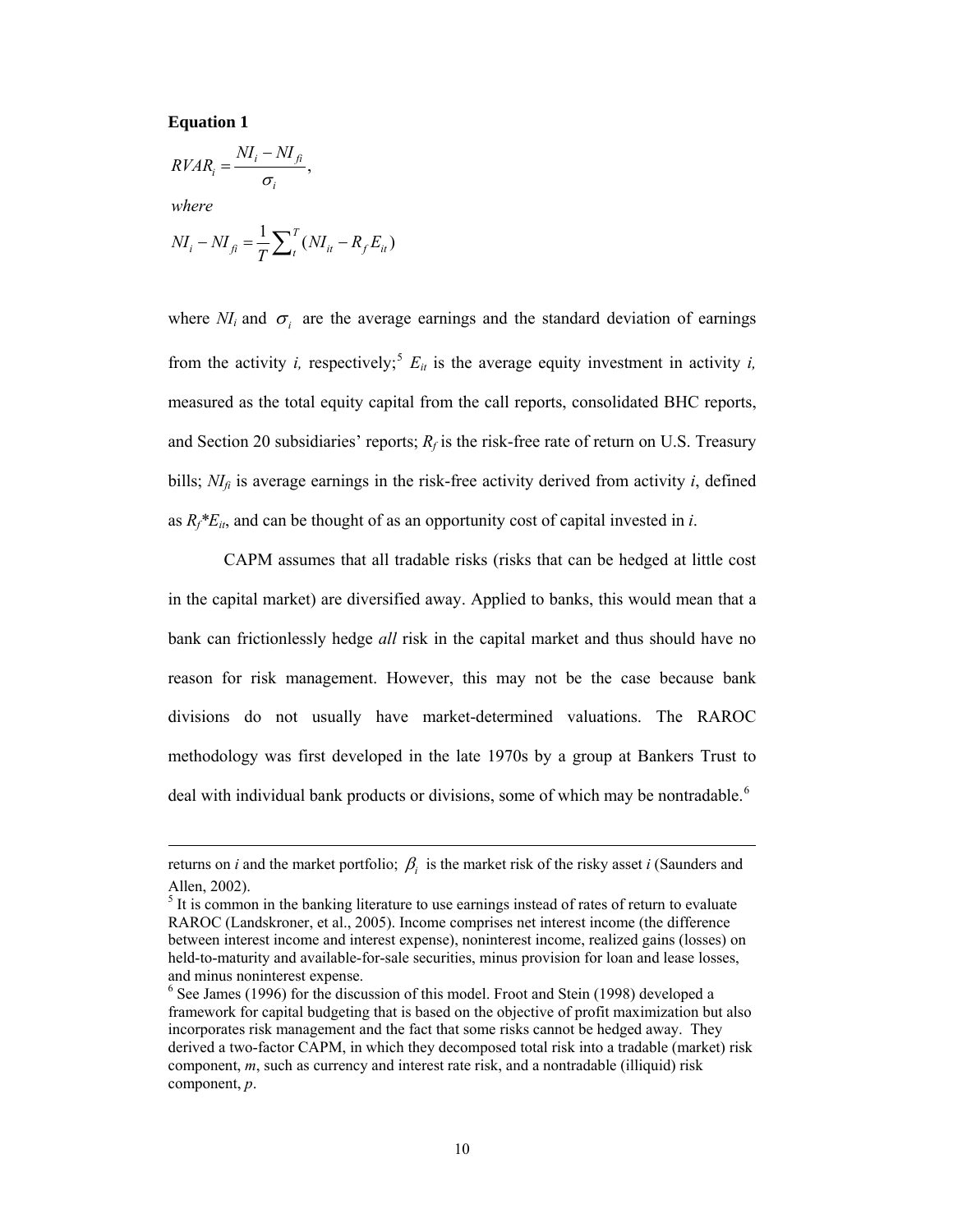Another problem with using the stand-alone measurements is that they do not take into consideration the effects of diversification that arise in situations when the returns on the individual business activities are less than perfectly correlated. Such activities will tend to dampen the fluctuations in returns for the bank as a whole, so that the total risk of the bank will be less than the sum of the risks of the individual stand-alone business components. In effect, the business units will tend to act as partial natural hedges for each other, reducing the need for equity capital (Kimball, 1998). The theoretical RAROC measure that incorporates the effect of diversification is referred to as the reward to volatility (RVOL) or the Treynor ratio. It is measured by the excess return evaluated against the portfolio's internal systematic risk. Unlike the Sharpe ratio, the Treynor ratio is a portfolio-type measure and considers the correlation between various BHCs' activities. Activity's contribution to the overall portfolio performance is evaluated against its systematic risk rather than against total risk.

#### **Equation 2**

$$
RVOL_i = \frac{NI_i - NI_f}{IVaR_i},
$$

*where*

 $\overline{a}$ 

$$
IVaR_i = \frac{\partial VaR_p}{\partial \sigma_i} * \sigma_i = \frac{\sigma_{i,p}}{\sigma_p} = \beta_{ip}\sigma_p
$$

where *IVaR* is the incremental Value at Risk, defined as the marginal effect on *VaR* of adding a new instrument or business unit to an existing portfolio.<sup>[7](#page-10-0)</sup>

<span id="page-10-0"></span><sup>&</sup>lt;sup>7</sup> VaR= $\alpha \sigma_p$ , where  $\alpha$  is a factor defined by the probability with which the actual loss may not exceed the VaR and  $\sigma_p$  is the standard deviation of earnings on the institution's portfolio over a specified period. IVaR for each business division can be written as a semi-elasticity ασ $\alpha$ ισ $\alpha$ σ ∂

 $\frac{\partial \rho(\sigma_{i,} \sigma_{j})}{\partial \sigma_{i}} * \sigma_{i}$ σ σ  $\frac{\rho(v_i, v_j)}{\rho \sigma_i} * \sigma_i$  for business units  $i \neq j$ , which represents a change in VaR of the bank's overall portfolio due to an additional instrument *i*.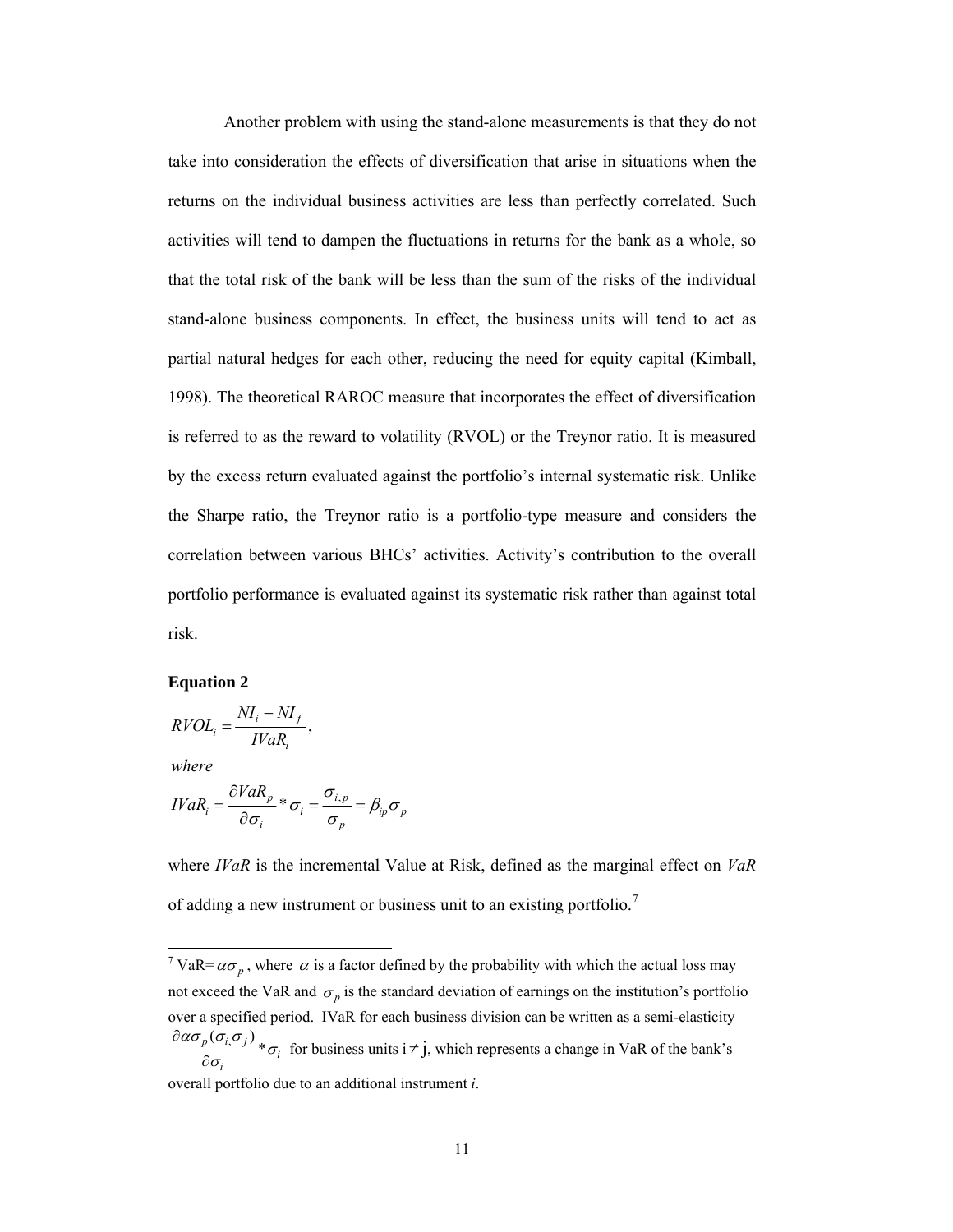*IVaR<sub>i</sub>* =  $\beta_{ip}$  *VaR<sub>p</sub>*, where the coefficient  $\beta_{ip}$  is the systematic risk of asset *i* in the portfolio *p*. Given that some assets of BHCs or business units are nontradable, the relative risk contribution of each line of business is calculated as an internal beta, defined as the ratio of the covariance between the business unit's and bank's (portfolio) returns to the variance of the bank's returns.<sup>[8](#page-11-0)</sup> Those business lines with relatively low correlation in returns are allocated less equity capital than the business lines with relatively high correlation in returns.

Another portfolio-type risk measure is an application of the Jensen's alpha  $(\alpha_i)$  or economic value added, EVA. This measure indicates if the earnings of activity *i* are above the "benchmark" BHC (rather than the market) portfolio, based on an "internal" CAPM. $9$  Applied to BHCs' activities, EVA – also referred to in the finance literature as Jensen's alpha – can be expressed in the following equation:

### **Equation 3**

 $\overline{a}$ 

$$
A_i = NI_i - [NI_{fi} + \beta_{ip}(NI_p - NI_{fi})]
$$

and Jensen's  $\alpha_i = \frac{A_i}{E_i}$ *i A E*  $\alpha_i = \frac{n_i}{n_i}$ , where  $E_i$  is the average equity investment in the activity *i*,

defined above;  $N I_p$  are the average earnings of the "benchmark" BHC portfolio calculated as the earnings of activity *i* assuming a rate of return equal to BHCs' ROE,

i.e., 
$$
NI_p = \frac{1}{T} \sum_t E_{it} * ROE_{BHC}
$$
 and  $\beta_{ip} = \frac{\sigma_{ip}}{\sigma_p^2}$ .

<span id="page-11-1"></span><sup>9</sup> Expressed in terms of rates of returns,  $R_i - R_{fi} = \alpha_i + \beta_{ip} (R_p - R_f)$ , where  $R_i$  is the ROE on the activity *i*;  $R_f$  is the risk-free rate of return; and  $\beta_{ip} = \frac{p}{r^2}$ *ip ip p*  $\beta_{ip} = \frac{\sigma_{ip}}{\sigma_{p}^{2}}$ ;  $R_{p}$  is the return on equity for a BHC ("benchmark") portfolio or a hurdle rate of return for RAROC<sub>i</sub>.

<span id="page-11-0"></span><sup>&</sup>lt;sup>8</sup> This constitutes an important difference between the performance measures in finance and their applications in the banking literature.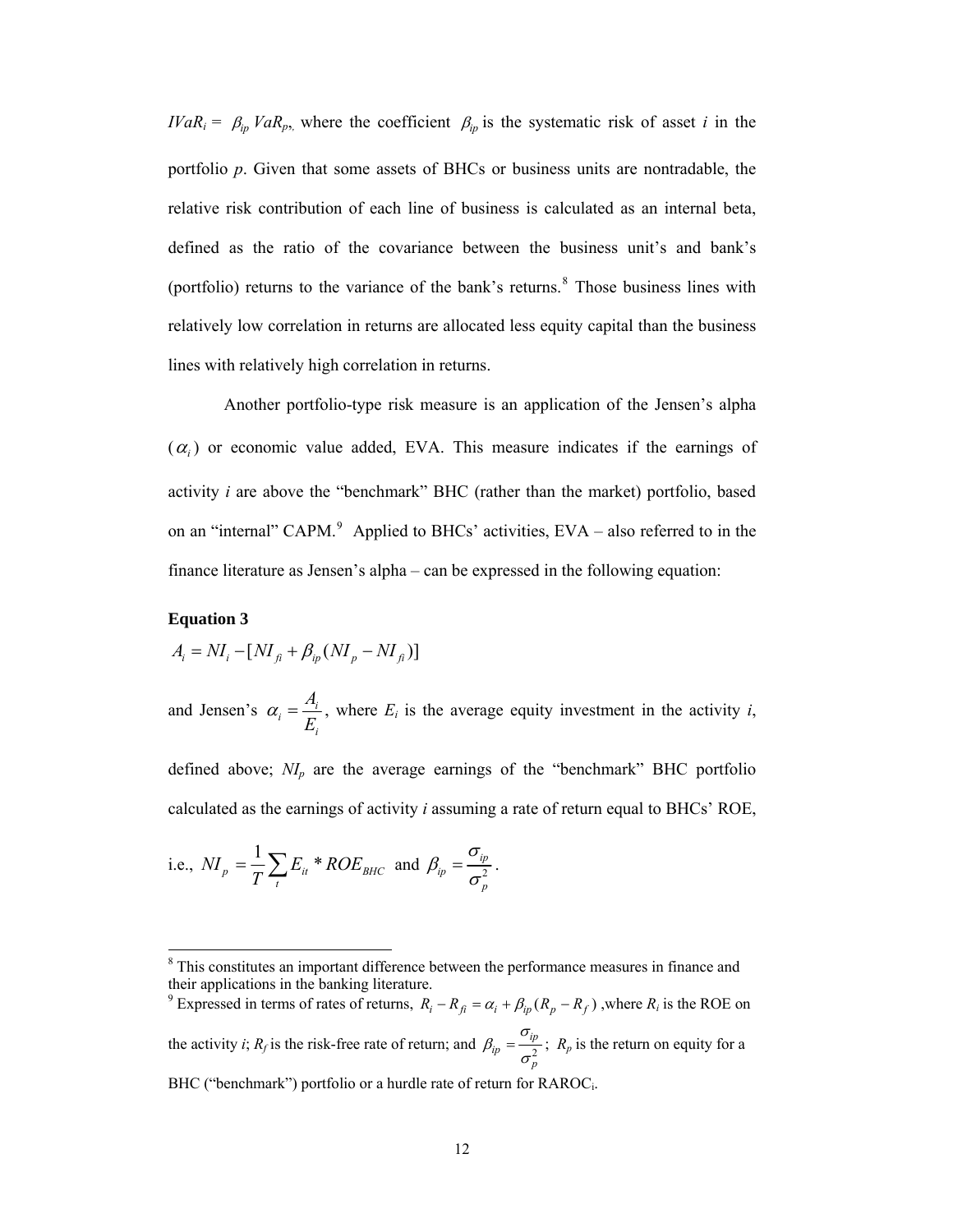In its applications in banking, EVA is a performance measure of the amount by which adjusted earnings exceed or fall short of the opportunity cost of the capital involved. The decision rule is the following: if  $\alpha_i$  is positive and significantly different from zero, then an activity should be undertaken because it has a superior risk-adjusted performance compared to that of the BHC's portfolio. EVA is an increasingly popular performance metric. Researchers have argued that among many measures of performance, including ROA, ROE, and EPS, EVA is the most relevant measure of the success of the management team's effort (Uyemura, Kantor, and Pettit, 1996). Proponents of this measure contend that by incorporating the opportunity cost of equity capital into performance measurement and incentive systems, an EVA-based system makes explicit each bank manager's increased focus and commitment.

Both the reward to variability (the Sharpe measure) and the reward to volatility (the Treynor measure) are modifications of RAROC and provide a comparable index by which several portfolios can be assessed and ranked. The higher the risk-adjusted return, the better is the portfolio's performance and the more likely is its inclusion in an investment portfolio. [Table 1](#page-33-0) illustrates the relationship between these performance measures, and they are empirically estimated below.<sup>[10](#page-12-0)</sup>

 $\overline{a}$ 

 $\alpha_i - \alpha_j = (R_i - R_j) - (\beta_i - \beta_j)(R_m - R_f)$ , at least one term on the right-hand side will be

<span id="page-12-0"></span><sup>10</sup> It is important to note that for a *well-diversified portfolio*, the Sharpe, the Treynor, and the Jensen performance measures yield the same rankings (Table 1). To prove equality of rankings for well-diversified portfolios, assume that there exist two well-diversified portfolios, *i* and *j*, with rates of return of  $R_i$  and  $R_j$ , respectively (note that for a welldiversified portfolio,  $\beta_i = \frac{\sigma_i}{\sigma_m}$ ). Also assume that  $R_m > R_f$ . It is simple to show that the portfolio ranking according to the Sharpe ratio (SR) and the Treynor ratio (TR) will be the same (*SR<sub>i</sub>* can be expressed as the ratio of  $TR_i$  to  $\sigma_m$ ; thus, if  $SR_i > SR_j$  then  $TR_i > TR_j$ ). Next, consider the rankings according to the Treynor and the Jensen measures. If, for example,  $R_i sR_j$  and  $\beta_i \leq \beta_j$  with at least one strict inequality, we can show that  $TR_i > TR_j$ . Because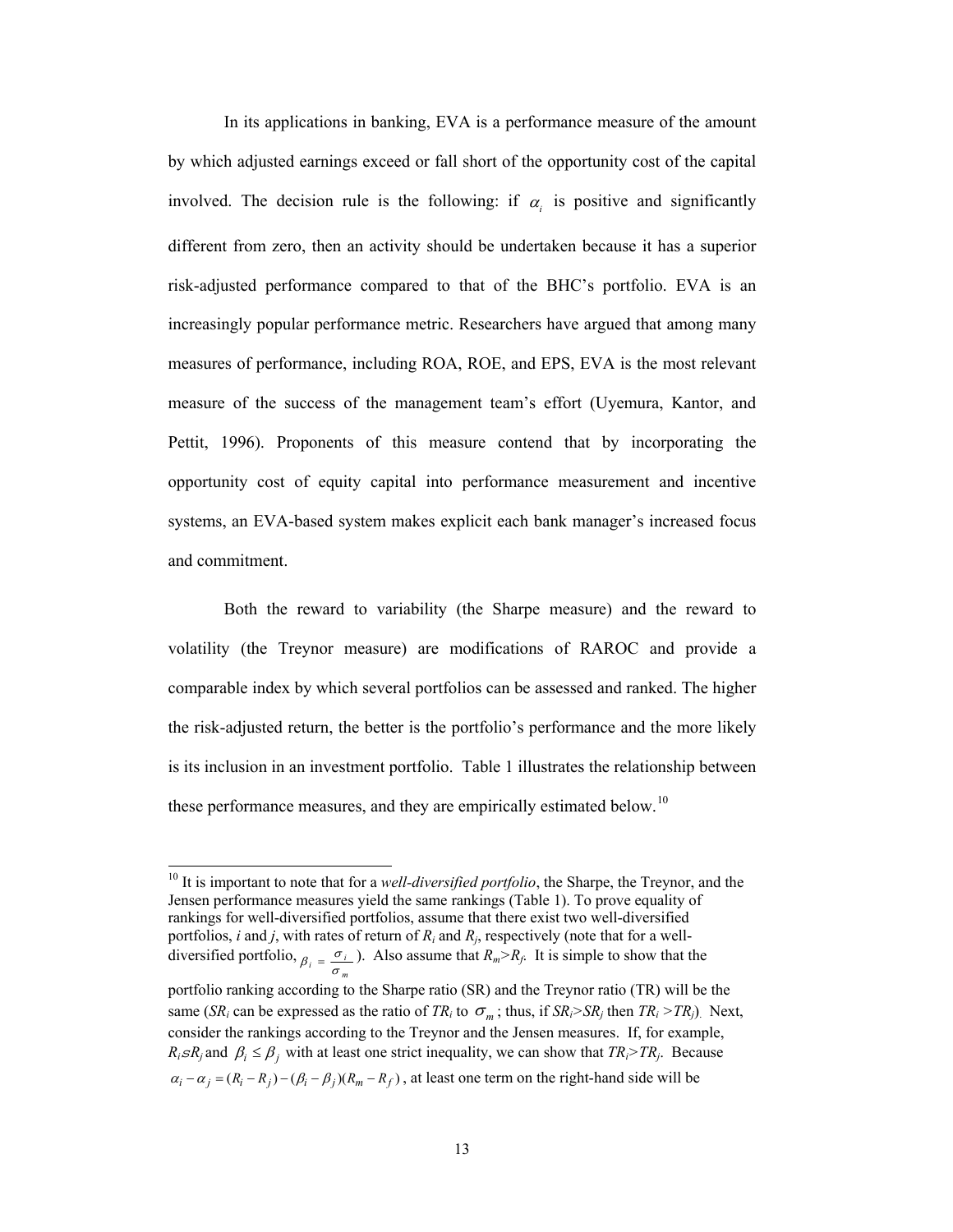#### **3. Sample Selection**

<span id="page-13-0"></span>This study estimates risk-adjusted performance measures for the sample of BHCs that were authorized by the Federal Reserve to conduct bank-ineligible securities activities (Section 20 activities) from 1990 through 1999. Accounting data for BHCs' subsidiaries consist of annualized financial statements for domestic BHC subsidiaries engaged in ineligible securities underwriting and dealing (FR Y-20 reports<sup>[11](#page-13-1)</sup>) and annualized FDIC Call and Income Reports for commercial bank subsidiaries controlled by the same holding companies.<sup>[12](#page-13-2)</sup> The sample period is from 1990 – the first year FR Y-20 data were collected – through the end of 1999, when passage of the Gramm-Leach-Bliley Act allowed a qualified BHC to convert into a financial holding company and not file the FR Y-20 reports. As a result, the companies that remained after 1999 were no longer representative of companies involved in securities activities.

Balance-sheet data were averaged over the quarters in which Section 20 subsidiaries reported, to derive an annual figure for Section 20 firms and their

*positive.* Thus,  $\alpha_i > \alpha_i$  and we conclude that for well-diversified portfolios, the Sharpe, the

<span id="page-13-1"></span>Treynor, and the Jensen performance measures yield the same rankings. 11 Financial Statements for a Bank Holding Company Subsidiary Engaged in Bank-Ineligible Securities Underwriting and Dealing are filed with the Federal Reserve. This report is filed by all bank holding companies for each subsidiary that engages in bank-ineligible securities underwriting and dealing, and it is not available to the public. *Confidentiality of individual reports is preserved by data aggregation.* <sup>12</sup> Activities of lead banks are used as a proxy for BHCs' commercial bank subsidiaries. Lead

<span id="page-13-2"></span>commercial banks are defined as the largest bank in a multibank holding company. One caveat about representing commercial banking activity by lead bank is that there might be other, albeit smaller, commercial banks under the same BHC structure that are omitted from the calculations. One possible solution is to aggregate across all commercial banks that are controlled by the same holding company. This, however, presents a problem, since the majority of BHCs involved in securities activities are very complex financial organizations with 50 or more subsidiaries. This would be of particular concern if the share of lead banks' assets to the total BHC assets were low. However, in this sample, the total assets of lead banks comprise a large portion of the consolidated assets of BHCs. The mean (median) ratio of lead banks' assets to total BHC assets is 67 percent (73 percent). Thus, limiting the analysis to lead banks should not significantly distort the results for commercial banking activities. I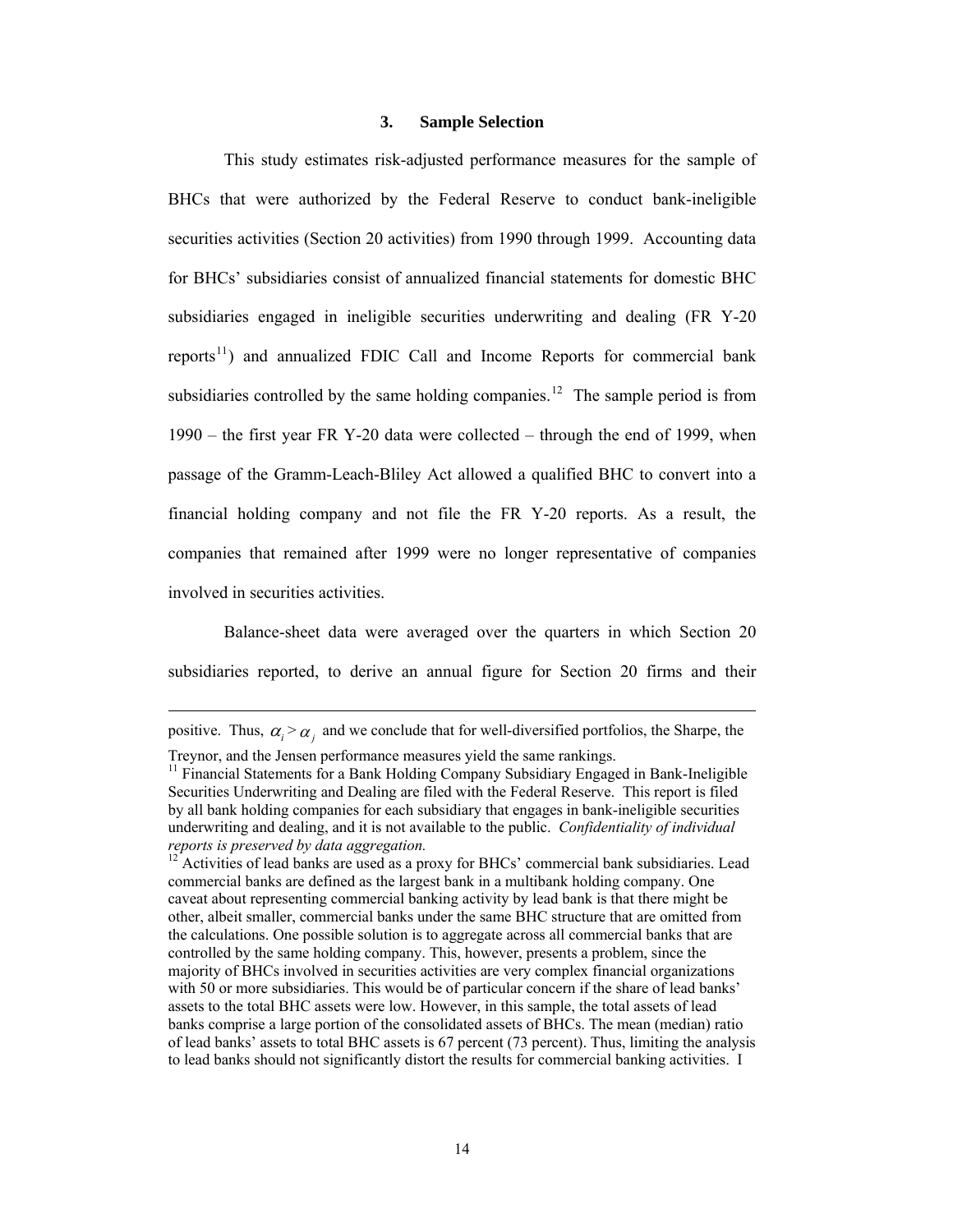consolidated top-tier parent companies. For example, if for any reason (such as later establishment date or an earlier exit) a Section 20 affiliate did not report for a full year, the averages for Section 20 *as well as* for their consolidated bank holding companies were adjusted to reflect this. Income information was matched to Section 20 data by the date reported on the Y-20. For each BHC, the Y-9C reports have a unique code that identifies a BHC over time and allows firm-level calculations. In cases of mergers and acquisitions, the acquiring BHC's code was maintained and the target was dropped from the sample.

### **4. The Main Findings**

<span id="page-14-0"></span> Tables 2 through 4 calculate various risk-adjusted measures described above to compare the performance of the consolidated BHCs and their business components during the period between 1990 and 1999. The main interest of the analysis of performance is the rankings of BHC portfolios, how a specific activity performed relative to a BHC portfolio, as well as how a specific activity performed relative to other activities in which a BHC is involved.

It should be noted that the Treynor (RVOL) measure and the EVA measure are reported only on an activity basis because these measures are based on internal systematic risk, which cannot be compared across companies. Inter-company comparisons and rankings of the individual activities should be performed using total risk measures, such as the Sharpe ratio (Landskroner et al*.*, 2005). The Sharpe measure (RVAR) and the Treynor measure (RVOL) for entire BHCs are identical because of the property that the sum of individual divisions' incremental Value at

also find that excluding observations with a small share (less than 50 percent) of lead banks'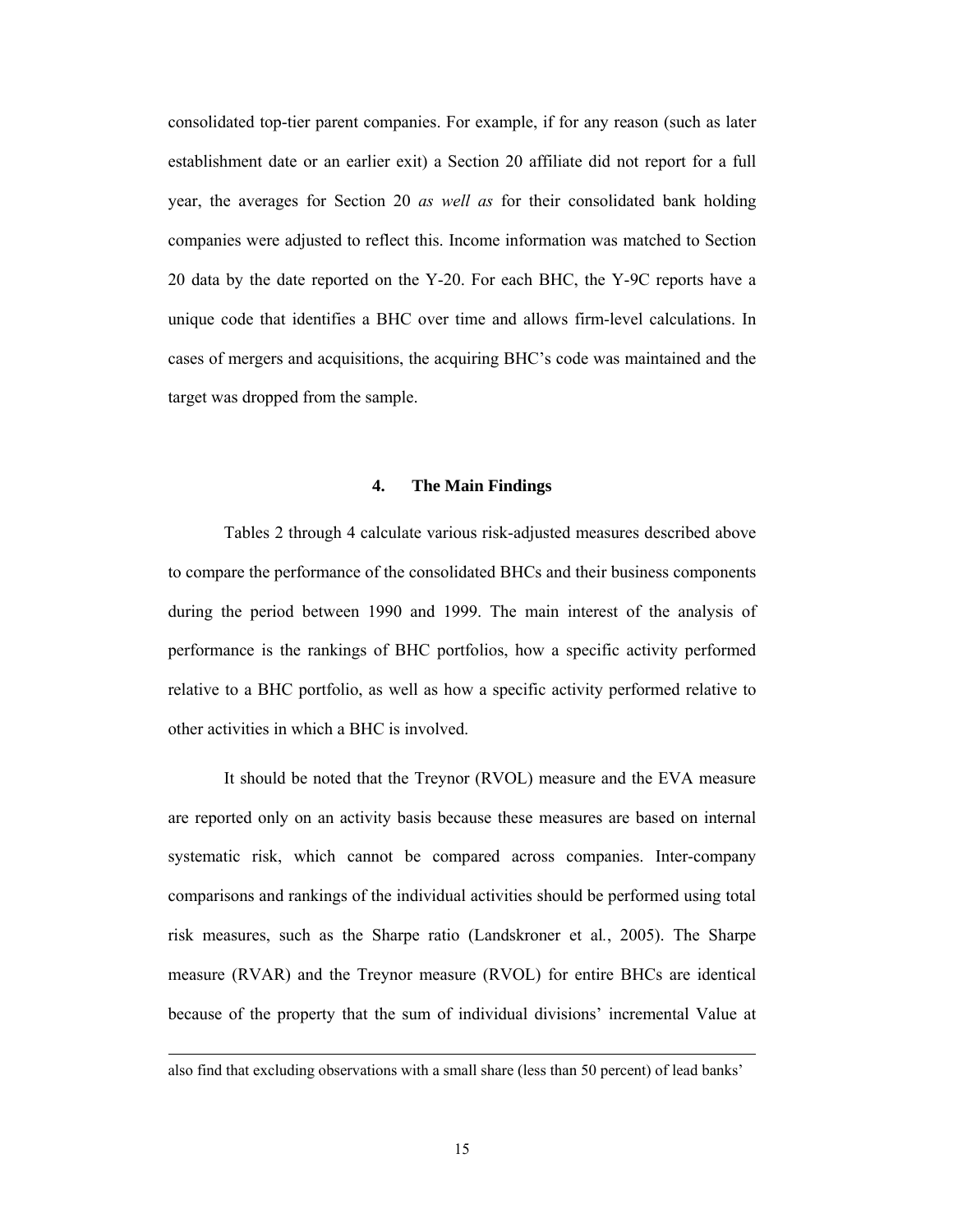Risk, *IVaR*, equals the overall BHC's Value at Risk, or  $\sigma_p$ . Jensen's alpha, which uses an internal risk approach to measure earnings above the benchmark portfolio, is by definition equal to zero in the case of the entire BHC portfolio and, therefore, not reported in the table.

 First, we compare the performance of BHCs, or total investment, during the sample period 1990-1999. The risk-adjusted RVAR rankings are different from the traditional ROE rankings (column 1 and column 2).<sup>[13](#page-15-0)</sup> The performance of the overall BHC is affected by the performance of its components and how heavily the company is involved in these various activities. For example, a company that ranked first according to the traditional ROE measure invested more than 90 percent of its assets in commercial banking (compared to the average of 62 percent for the whole sample). This company's auspicious performance can be attributed to its relatively good performance in both banking and Section 20 activities. On the other hand, the company that ranked last according to the RVAR measure performed poorly compared to the average for all BHCs in both the commercial banking and securities underwriting activities. Five securities subsidiaries had negative RVAR measures, suggesting that these activities generated an average rate of return below the risk-free rate. A closer examination reveals that these companies were newer entrants in the securities underwriting business, which may explain their lackluster performance.

Because the majority of companies invested heavily in traditional banking, the RVAR rankings of BHCs and commercial banking – columns 5 and 3, respectively, in [Table 2](#page-34-0) – yield similar results. The Spearman rank correlation

<span id="page-15-0"></span>assets to the total BHC assets had little impact on the results of the analysis.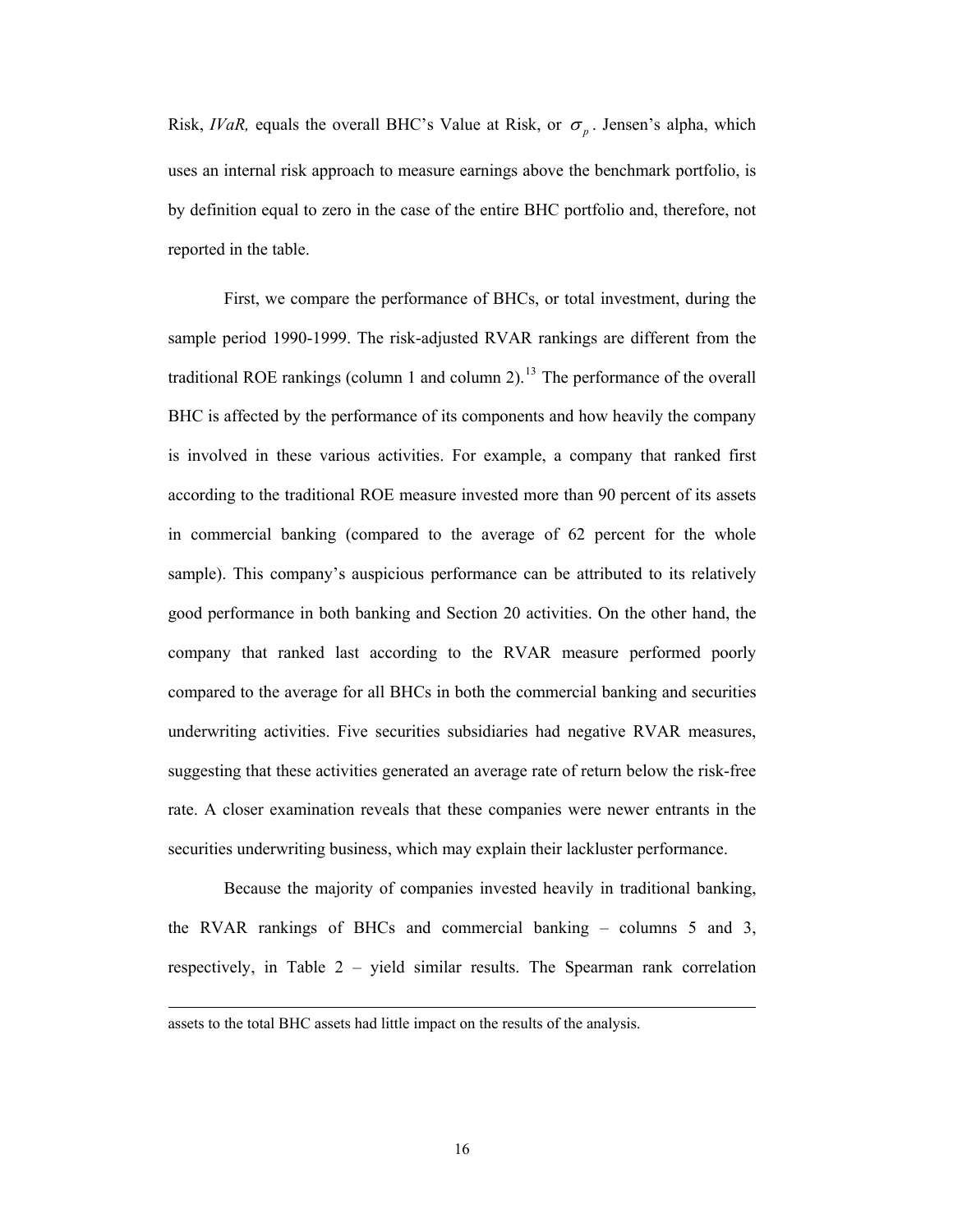between these RVAR measures is 0.88. In contrast, the rank correlation between RVAR of BHCs (column 5) and RVAR of Section 20 activities (in column 4) is only 0.1, suggesting only a weak relationship between these measures. This occurs because the correlation between the earnings of the securities activities and BHCs is low. Hence, it is important not to ignore the effects of diversification and to take them into consideration in the risk-adjusted performance calculations.

As mentioned in the above discussion, the Treynor and the EVA performance measures are based on the systematic risk, which depends on the internal correlations. Thus, it is useful to examine the intrabank correlations among activities that determine the internal systematic risk. Specifically, the correlation between earnings of commercial banking units and earnings of the consolidated BHCs is high, approximately 0.7 for the group as a whole. In contrast, the correlation between securities activities and commercial banking is negative but not statistically different from zero. The relatively low correlation coefficient between securities and commercial banking activities serves as evidence of diversification opportunities across the BHC's activities.

[Table 3](#page-35-0) and [Table 4](#page-36-0) compare the performance of the component activities of BHCs, taking into consideration systematic risk, where systematic risk is evaluated in reference to each portfolio. According to the system averages, performance of securities subsidiaries was superior to that of commercial banking subsidiaries, measured by both the Treynor (RVOL) and the Jensen (EVA) metrics.<sup>[14](#page-16-0)</sup> These findings contradict results based on the Sharpe ratios that suggested that performance

<span id="page-16-0"></span> $13$  The distribution-free Spearman rank correlation coefficient between nontraditional (column 1 in Table 2) and traditional (column 2) rankings for BHCs is 0.5. The correlation coefficient of zero is rejected at the 0.05 level, but not at the 0.01 level.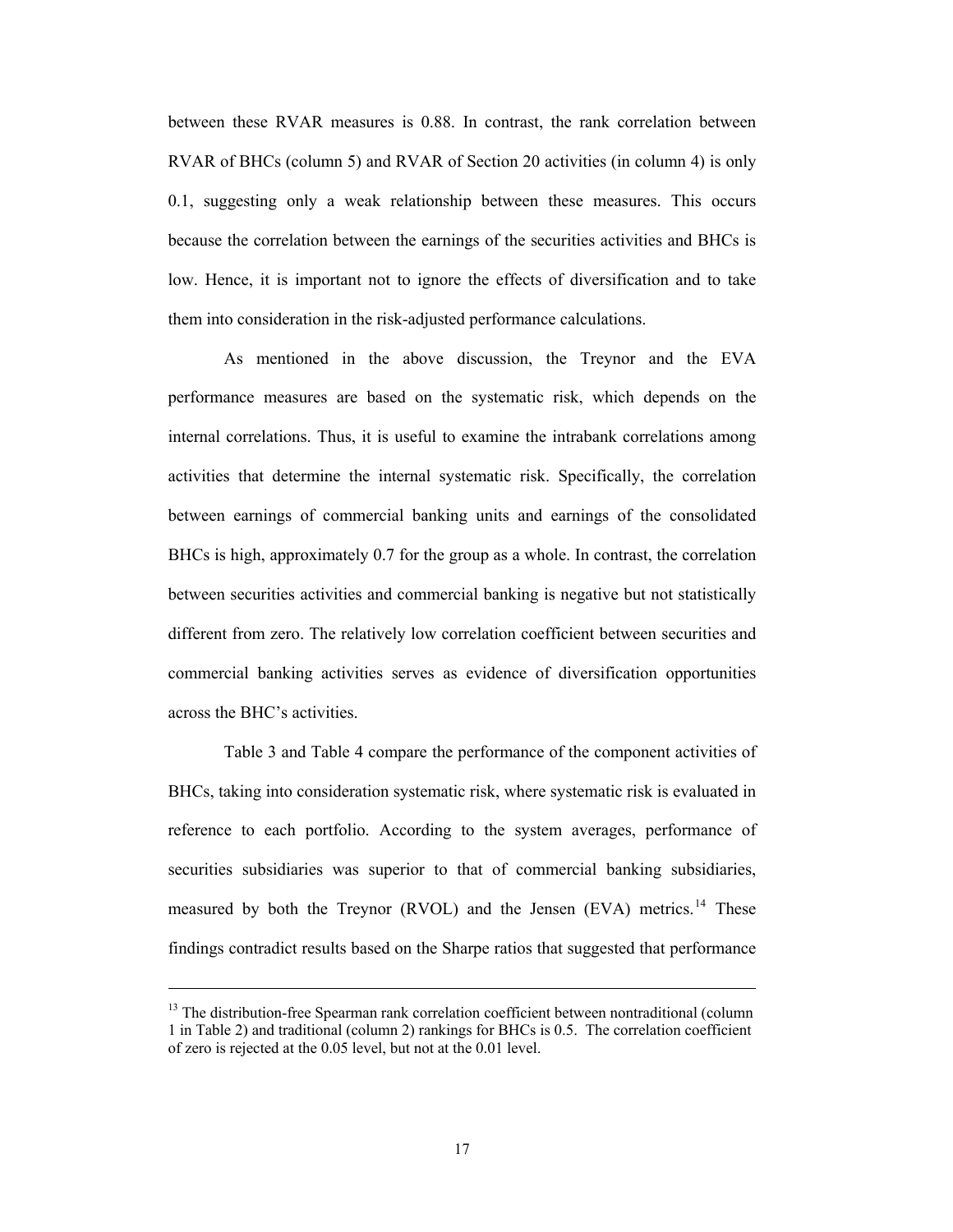of commercial banking activities was superior to that of securities underwriting. This example shows a problem with using the traditional stand-alone measures in management decision-making because they ignore correlations between a prospective asset acquisition (an activity expansion) and an existing portfolio. The higher the correlation, the more activities expansion would add to overall portfolio risk and the higher the expected (required) return needed to make the expansion attractive. Note that the required return for expansions that reduce risk (activities that are less than perfectly correlated) is less than the existing expected portfolio returns. In the case where the correlation between activities is low or negative, the traditional performance measures overestimate the required return and may lead to *incorrect* decisions not to expand into new activities. Recognizing the omission of traditional ratios, EVA is increasingly becoming a key measure of bank performance.

# **5. Implications of the RAROC Performance Measures**

#### <span id="page-17-0"></span>**5.1. Implications for Investment Allocation**

 $\overline{a}$ 

This section compares predictions of the RAROC-based models with predictions of the optimal structure of BHC investments based on the efficientfrontier methodology. The optimal allocation of BHCs' activities is determined by deriving efficient frontiers and solving for optimal portfolios for each BHC separately and for the group as a whole. I compare optimal asset allocations with the actual asset allocations in commercial banking, investment banking (Section 20 activities), and other activities (defined below). The optimization problem can be written as:

<sup>&</sup>lt;sup>14</sup> EVA measures for banking and securities activities were not statistically different from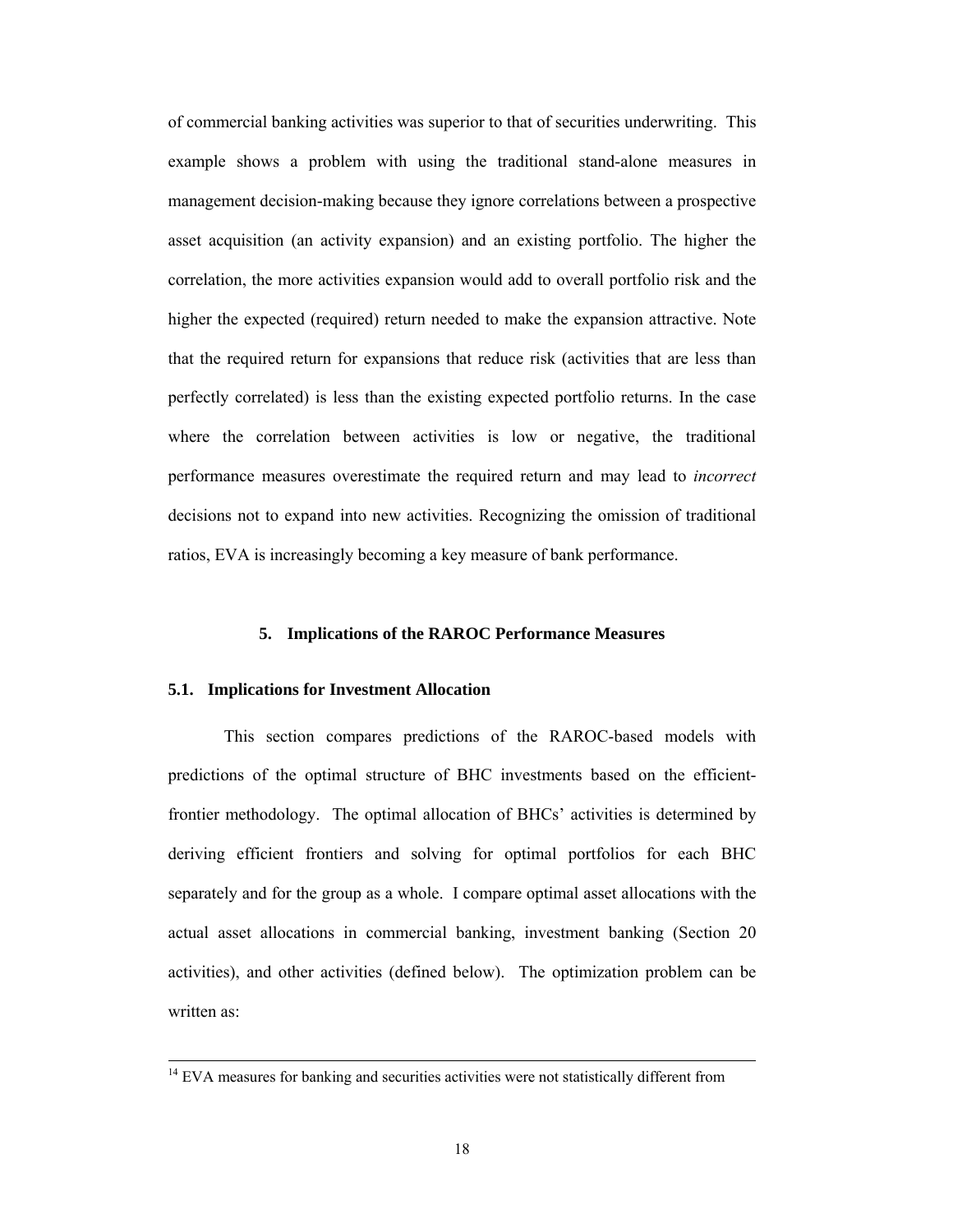# **Equation 1**

$$
M_{\stackrel{\scriptscriptstyle{W}}{w}}^{\scriptscriptstyle{I}}\, \sigma_{\scriptscriptstyle BHC}^{\scriptscriptstyle{2}}\,=\, \mathbf{w}\, {}^{\scriptscriptstyle{I}}\mathbf{\Omega}\, \mathbf{w}
$$

subject to

# **Equation 2**

 $1'w = 1$  $\mathbf{w}'\mathbf{\mu} = \mu_{BHC}$ 

# **Equation 3**

 $w \geq 0$ 

 $\overline{a}$ 

where  $\mu$  is a vector of returns;  $\Omega$  is a covariance matrix; and **w** is a vector of portfolio weights allocated to banking, securities, and other activities. When one of the assets is risk-free, the constraint becomes  $\mathbf{w}'\mathbf{\mu}+(\mathbf{1}-\mathbf{w}'\mathbf{1})\mathbf{R}_{\mathbf{f}} = \mu_{BHC}$ . The optimization is performed using the average risk-free return,  $R_f$  over the 1990-1999 period, to maximize the Sharpe ratio.<sup>[15](#page-18-0)</sup> Given the expected returns, variances, and covariances of assets in the portfolio, the efficient frontier can be derived by changing the target expected return on the portfolio. The objective is to maximize the slope of the tangent (capital allocation) line from the risk-free return to the efficient frontier.<sup>[16](#page-18-1)</sup>

Before we proceed, it is important to define "other" activities. In the context of this study, "other" is defined as the residual of BHC total assets and the sum of

<span id="page-18-0"></span>zero, suggesting that neither of these activities significantly outperformed the BHC portfolio.<br><sup>15</sup> Monthly averages for the three-month Treasury bills are computed on an issue-date basis. The rates are annualized, using a 360-day year or bank interest (source: Haver). The average for this period was 4.8 percent.

<span id="page-18-1"></span><sup>&</sup>lt;sup>16</sup> I used Mathematica to find optimal portfolio allocations that satisfy the Kuhn-Tucker necessary conditions for the optimization problem in Equations 8-10 (for methodology, see Huang and Crooke, 1997).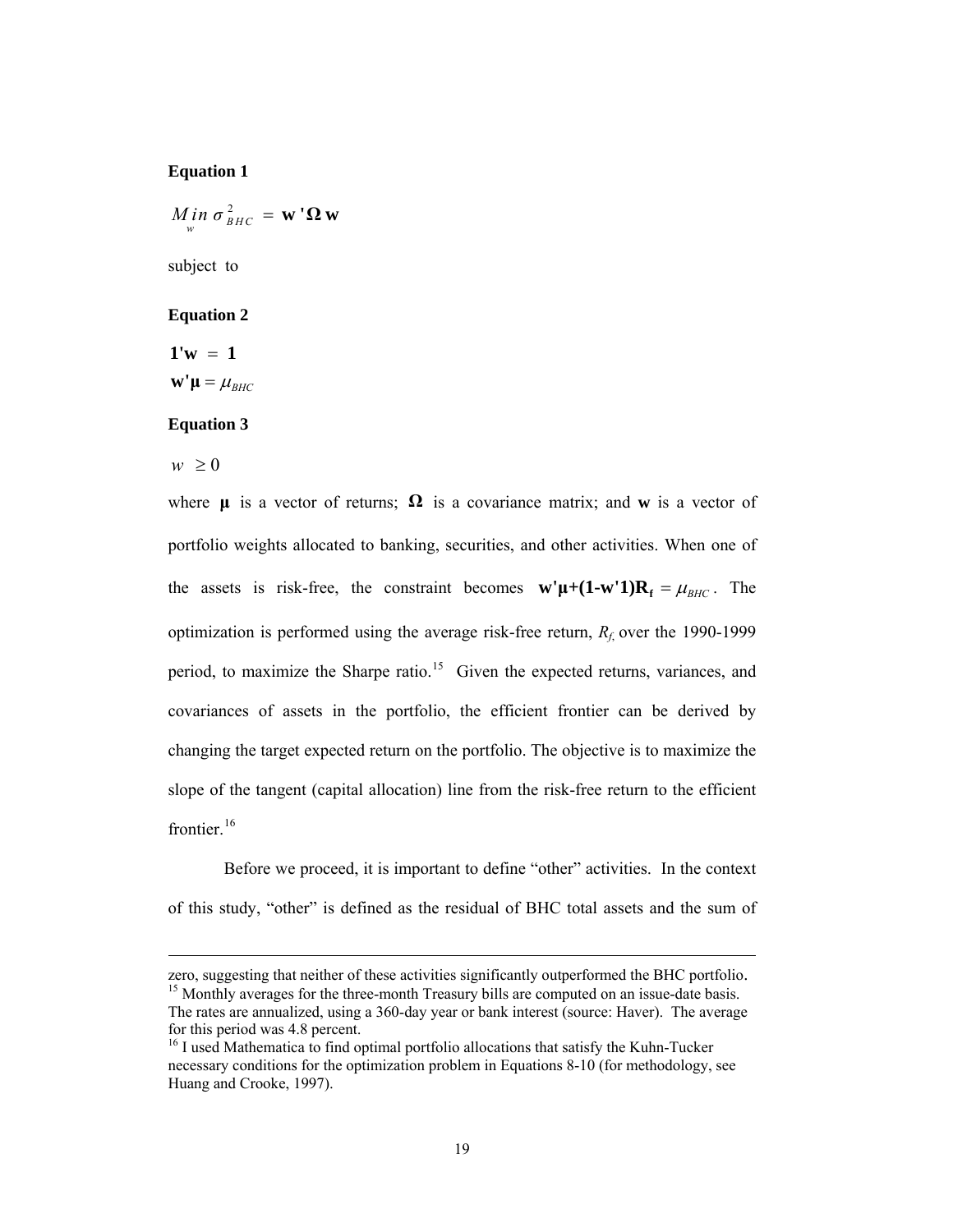commercial banking and Section 20 activities.<sup>[17](#page-19-0)</sup> The category "other" may include insurance; data processing and information services; asset and capital management; business, sales, and consumer finance activities; mortgage banking, and so forth.

 The optimization was performed in two parts: for long-term and short-term horizons. In the long-term problem, I assume that the bank is permitted unlimited changes in its portfolio mix. For the short-term optimization problem, the possibilities for portfolio changes are limited. I specify 20 percent as the maximum permissible change in investment relative to the existing positions because it approximately equals the calculated actual change in commercial banking activity between 1990 and 1999. In both cases, optimization is performed subject to the noshort-sales constraint (the weight of each activity in the overall portfolio,  $w_i$ , is greater than or equal to zero). $18$ 

The results of calculations of optimal and actual portfolio allocations for the short-term and long-term horizons are presented in [Table 5](#page-37-0) and [Table 6](#page-38-0), respectively. [Table 5](#page-37-0) also reports actual changes in the portfolio composition between the two subperiods: 1990 through 1994 and 1995 through 1999. The analysis is limited to BHCs that reported continuously during the entire period to ensure that there are enough time-series observations to perform long-term optimization even though it can potentially introduce survivorship bias. I also exclude BHCs with the proportion of "other" activities greater than 50 percent of consolidated BHCs' assets to focus the analysis on BHCs with significant investment in traditional banking activities. The

<span id="page-19-0"></span> $17$  Recall that commercial banking was proxied by activities of the lead banks–the largest or dominant banks in a multibank holding company. The category "other" includes all activities, besides those of the lead bank and Section 20 affiliates, conducted by the consolidated BHCs (refer to the discussion in note 12).

<span id="page-19-1"></span> $\frac{18}{18}$  The original problem was also subject to the constraint that limited securities activities to 20 percent of the total BHC assets. However, this constraint did not bind, since the actual investment in Section 20 activities was, on average, about 4 percent.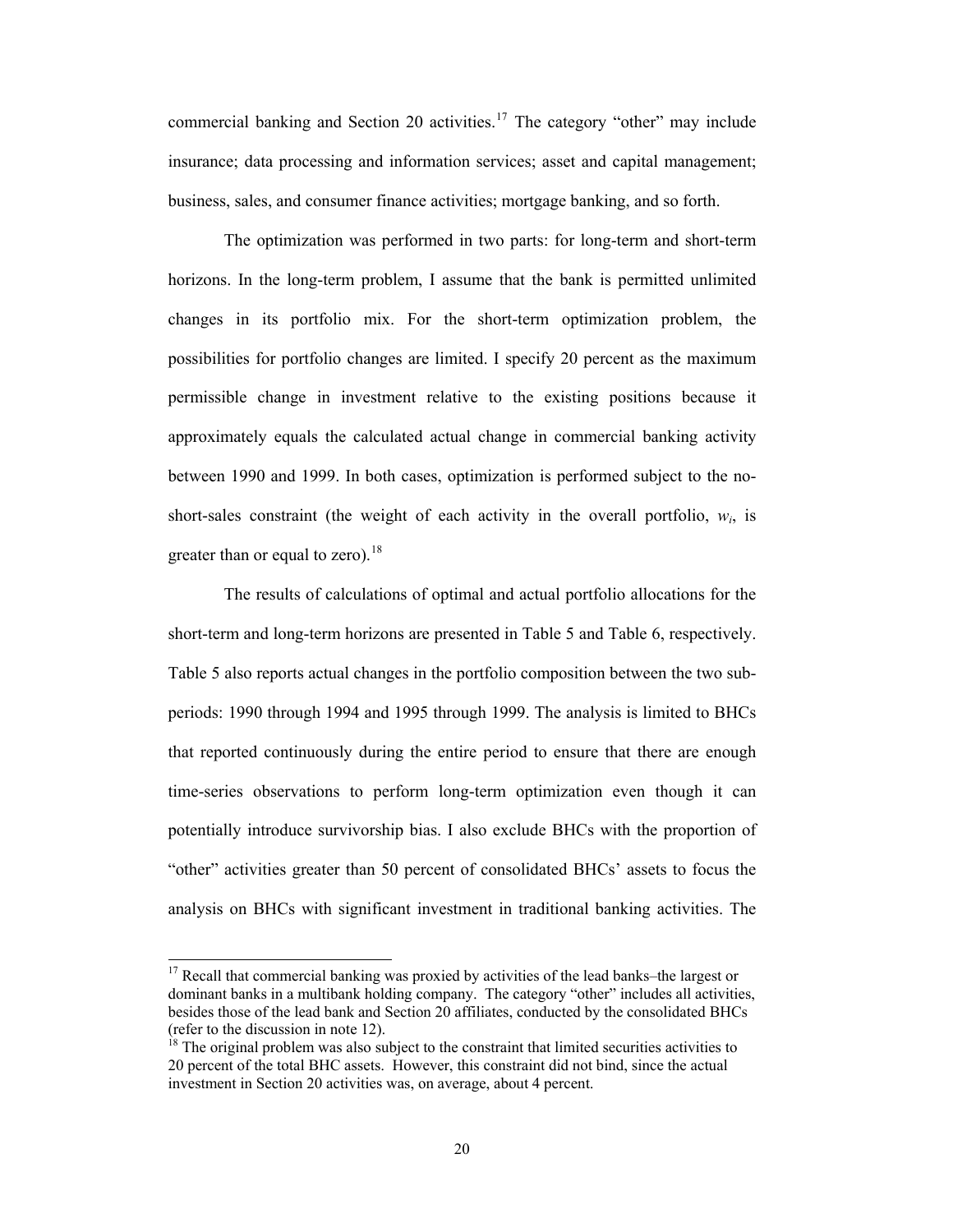final data set is a balanced panel of 12 BHCs that participated in all three types of activities between 1990 and 1999 and that had more than half of their assets invested in traditional banking activities.

First, [Table 5](#page-37-0) shows that in the short run, with limited possibilities for changes in the portfolio mix, in order to maximize the ratio of excess return to the volatility of return, BHCs in this sample should slightly reduce their commercial banking activities, by 2.3 percentage points, and basically leave the securities activities at the current level. In the long run, however, as depicted by [Table 6](#page-38-0), BHCs should reduce their commercial banking activities from the average of 74 percent of the total BHCs' assets to approximately 61 percent. At the same time, they should increase their investment in securities activities from 4.4 percent of total assets to 22.4 percent (the long-run figures are reported in parenthesis). Despite the fact that commercial banking was a major and, in general, profitable activity during the 1990s, the recommendation for a long-term horizon may be indicative of overinvestment in this business area. Similar results were reported by Landskroner, Ruthenberg, and Zaken (2005) for the sample of Israeli banks.

The discrepancy between short-term and long-term optimal allocations may exist because of the possible slow and costly adjustment in the banks' portfolio allocation. Researchers have documented costs that banks incur from excessive shrinking or expansion of their portfolios, particularly in loan markets. Sharpe (1990) uses an information asymmetry explanation to show that severing long-term customer relationships in lending markets is costly for banks.<sup>[19](#page-20-0)</sup> On the other hand,

l

<span id="page-20-0"></span><sup>&</sup>lt;sup>19</sup> According to that theory, a bank may incur initial losses as it lends to new firms. But in the process of lending, a bank becomes privy to information not available to others, which allows it to capture rents generated by older customers.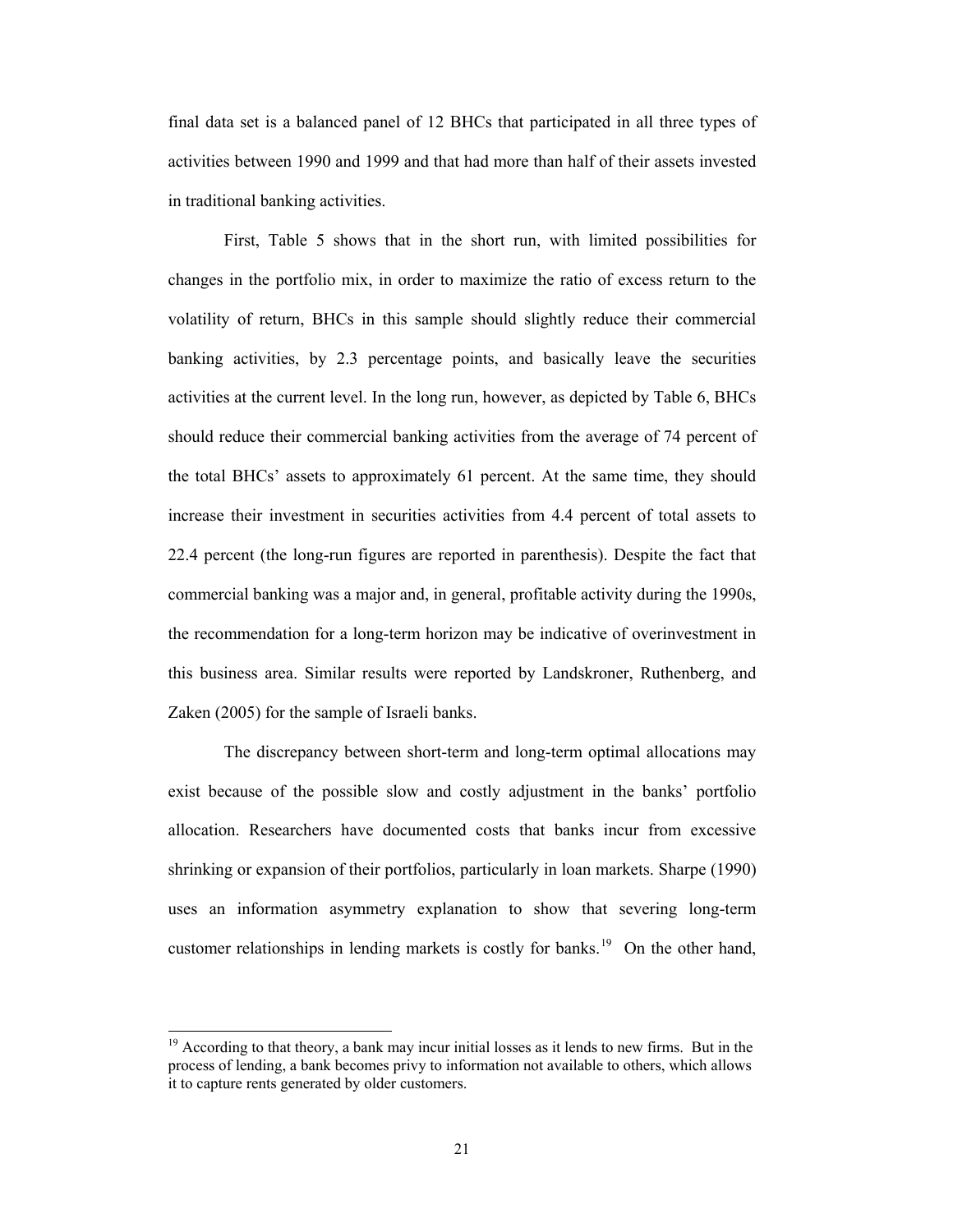an excessive growth of a (loan) portfolio may also be costly, since banks may be forced to lower their credit standards to accept more borrowers.

Second, as evident from the table, there are gains from diversification as manifested in the nonzero optimal allocation in all feasible activities. In the long run, an average BHC in the sample should allocate 61 percent of its investments to commercial banking activities, 22 percent to securities activities, and 17 percent to the remaining nonbank activities. In the short run in [Table 5,](#page-37-0) such large fluctuations are difficult to achieve; therefore, the corresponding allocations are 71 percent, 4 percent, and 25 percent, respectively. Third, with only a few exceptions, the optimal direction of change for the long-term allocations to securities activities is consistent with that based on RAROC measures. Recall from [Table 4](#page-36-0) that the EVA performance measure, which adjusts for the correlation between activities, suggests that the performance of Section 20 subsidiaries was superior to that of traditional commercial banking activities. Thus, companies should channel their investments toward betterperforming business divisions.

Fourth, in the majority of cases, the actual change in BHCs' portfolios between the first and second halves of the 1990s was consistent with the changes needed to optimize the Sharpe ratio. Banks took advantage of diversification by investing in all activities. In terms of the actual changes in allocations, BHCs increased their portfolio allocation to commercial banking and securities activities during the 1990s. All but one company followed the long-run optimization path for securities activities. Four BHCs followed the optimization path and reduced allocation to commercial banking between 1990 and 1999. Of those, three BHCs experienced a significant increase in return on equity between the two sub-periods. In contrast, a company that ranked fifth among all BHCs followed the optimization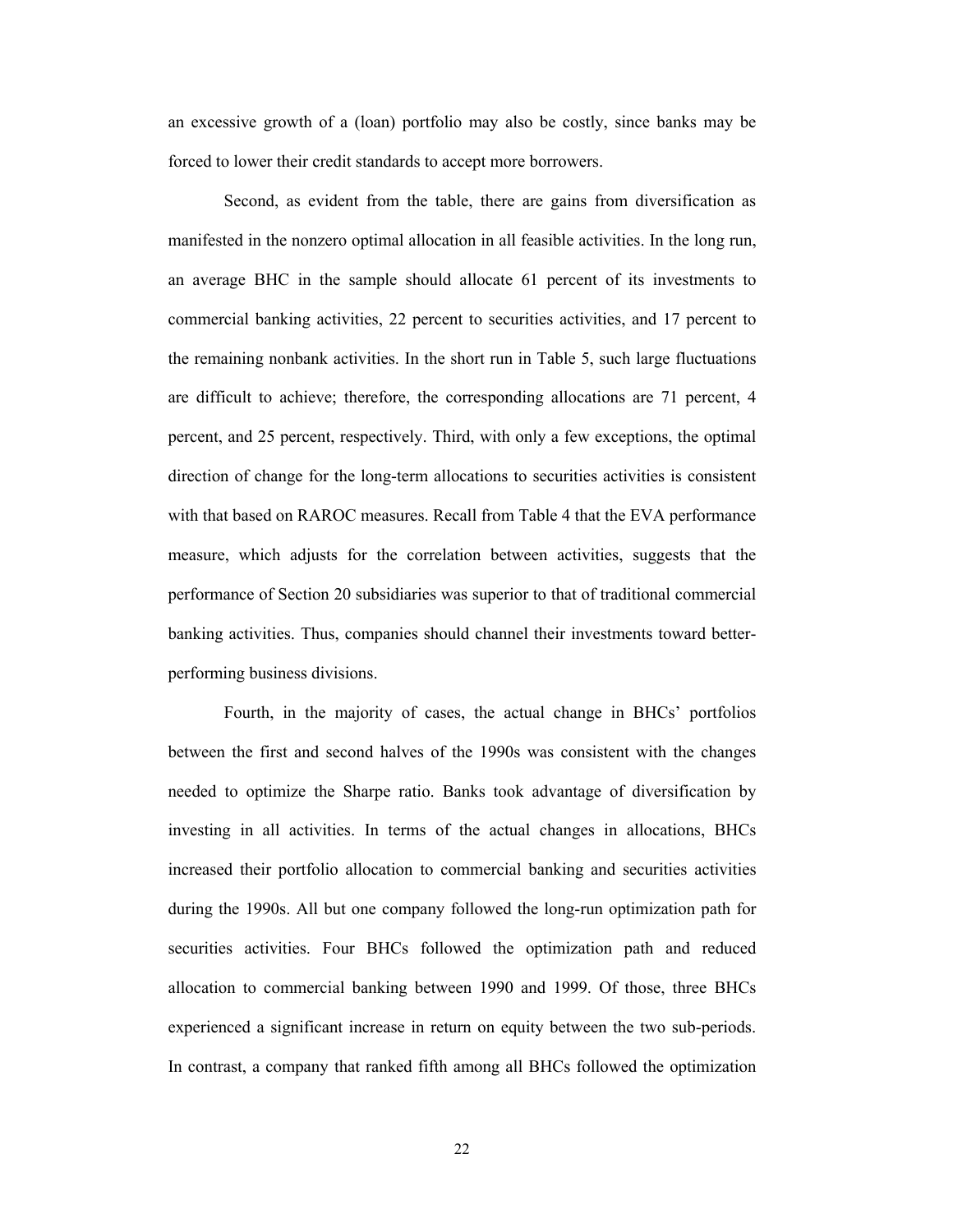path for the commercial banking activity, but not for the securities activities. That company was the only BHC to experience a decline in performance between the two sub-periods.

In sum, both the short-term and long-term optimization results indicate that BHCs in this sample should reduce their investment in commercial banking, and they should increase their investment in securities underwriting in the long term. The discrepancy in the magnitude of change between short-term and long-term horizons probably arises owing to the costly adjustment in the banks' portfolio composition.

#### **5.2. Implications for Capital Allocation**

As discussed in the introduction, many banks use risk-adjusted performance measures (RAPM) to actively manage their portfolios of investments or activities and for performance evaluation. An active approach to capital allocation uses RAPM processes to influence business results by adjusting the capital allocated to particular business units and encourages managers to maximize returns on this allocated capital. After determining the amount of capital available, the active approach involves setting the targets for expected returns. Once the targets are set, management allocates capital to business units, based on their "contribution" to the overall volatility of the bank's earnings, so that the effect of individual investment decisions on the overall level of risk is internalized. Because in this model the capital allocation depends both on the standard deviation of earnings of each division and on the covariance with the other divisions, the decisions of one division or business unit affect the decisions of other units. In this way, the price of risk internalizes the externality across business divisions (James, 1996; Stoughton and Zechner, 1999).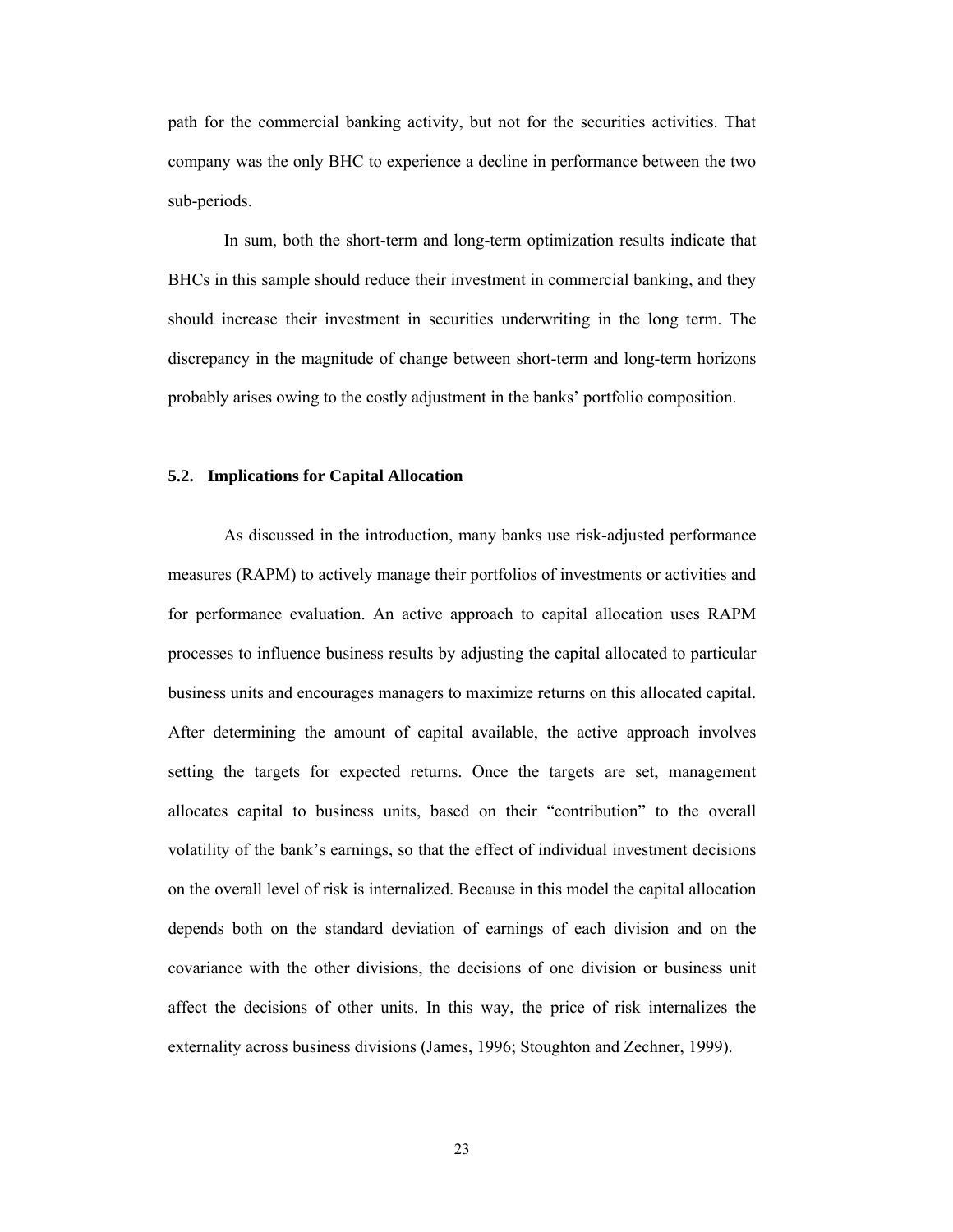The internal models approach is designed to fully capture portfolio diversification effects that occur when assets that are less than perfectly correlated are combined in a portfolio. The goal is to more closely align the regulatory assessment of risk capital with the risks actually faced by the bank. General market risk is a direct function of the output from the internal Value at Risk model. Under the normality assumption, VaR (or earnings at risk, EAR) is set to equal economic capital, defined as  $\alpha^* \sigma$ , where  $\sigma$  is the standard deviation of earnings and  $\alpha$  is a factor defined by the probability with which the actual loss may not exceed VaR.  $\alpha$  is determined by management's appetite for risk and is set to equal three in this study (the specific risk charge is explained in more detail in the Basel Amendment,  $1996$ ).<sup>[20](#page-23-0)</sup>

[Table 7](#page-39-0) presents average values of actual, regulatory, and economic capital – defined as VaR above – for the sample of BHCs that participated in all three types of activities. The table shows that between 1990 and 1999, allocated regulatory capital of BHCs was above economic capital, suggesting that regulatory capital was not a good guide for efficient allocation of capital for these financial institutions. Economic capital of individual business divisions was below actual allocations. This indicates that if bank management conducted internal risk calculations, their assessment of capital would be lower than what was actually allocated. This is a

<span id="page-23-0"></span><sup>&</sup>lt;sup>20</sup> When earnings are normally distributed, one standard deviation implies a confidence interval of around two-thirds: that is to say that annual earnings will be no more than one standard deviation either side of the average earnings two-thirds of the time. Because this level of confidence is probably too low, managers tend to use a higher level of two (95 percent confidence interval) or even three standard deviations (99 percent confidence interval) around the mean to calculate EAR. Management's choice of the confidence interval is usually determined by evaluating implicit risks and default rates of an asset over a certain period of time, usually one year.

An alternative definition of economic capital is the ratio of earnings at risk to the required return. One difficulty in calculating economic capital is the choice of the required return. Available options include the risk-free rate, the cost of capital, or a target rate of return.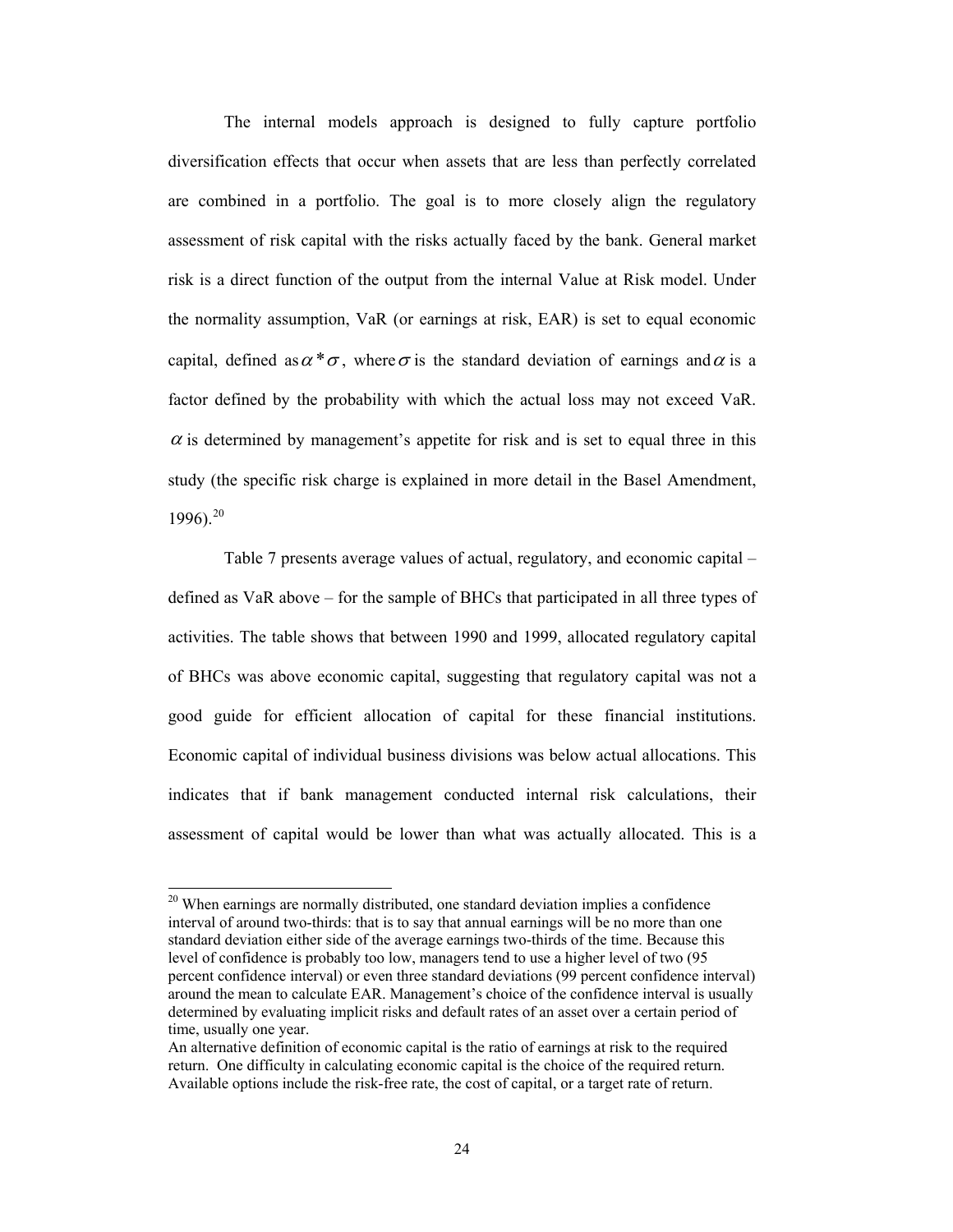particularly important finding in light of the impending new bank capital regulations under Basel II that will require banks to make their own assessment of the various risks they face and decide on the appropriate allocations of capital to cushion those risks. The Basel Committee on Bank Supervision undertook several detailed impact studies of how banks' internal portfolio-based models will change the capital levels required to cover credit and operational risks (Basel Committee on Banking Supervision, 2003). The committee's findings indicate that banks using the internal ratings-based approach will be likely to register an overall decrease in their minimum capital requirements.<sup>[21](#page-24-0)</sup> It appears that BHCs in this sample are also likely to experience downward calibration of the capital levels when they move toward new capital requirements.

The evidence on excess capital is consistent with the literature that reports that banks may hold excess capital for reasons not necessarily related to internal risk (see, for example, Matten, 2000; Furfine, 2001).<sup>[22](#page-24-1)</sup> What are the reasons for banks to hold excess (buffer) capital? One reason is to avoid costs related to market discipline and regulatory intervention if their capital is approaching or falling below the minimum capital ratio. A poorly capitalized bank runs the risk of losing market confidence and reputation. Thus, excess capital acts as an insurance against costs that

<span id="page-24-0"></span> $21$  These are group results. There is a significant variation in outcomes across banks (Basel Committee on Banking Supervision, 2003).

<span id="page-24-1"></span> $22$  In his remarks about the new Basel Accord in November 2003, Federal Reserve Vice Chairman Roger Ferguson mentioned that "the overwhelming majority of U.S. banks maintain capital above the well-capitalized criteria of 10 percent of risk-weighted assets under the U.S. prompt corrective action rules, and generally the smaller the bank, the larger the proportionate capital cushion. Nearly 95 percent of all small and medium-sized banks have regulatory capital ratios of at least 10 percent, and thus it is likely that their current ratios would essentially meet or surpass proposed requirements under Basel II." ("The Changing Regulatory Capital Regime in Europe: A Challenging New Business Concept," Brussels, Belgium, November 2003)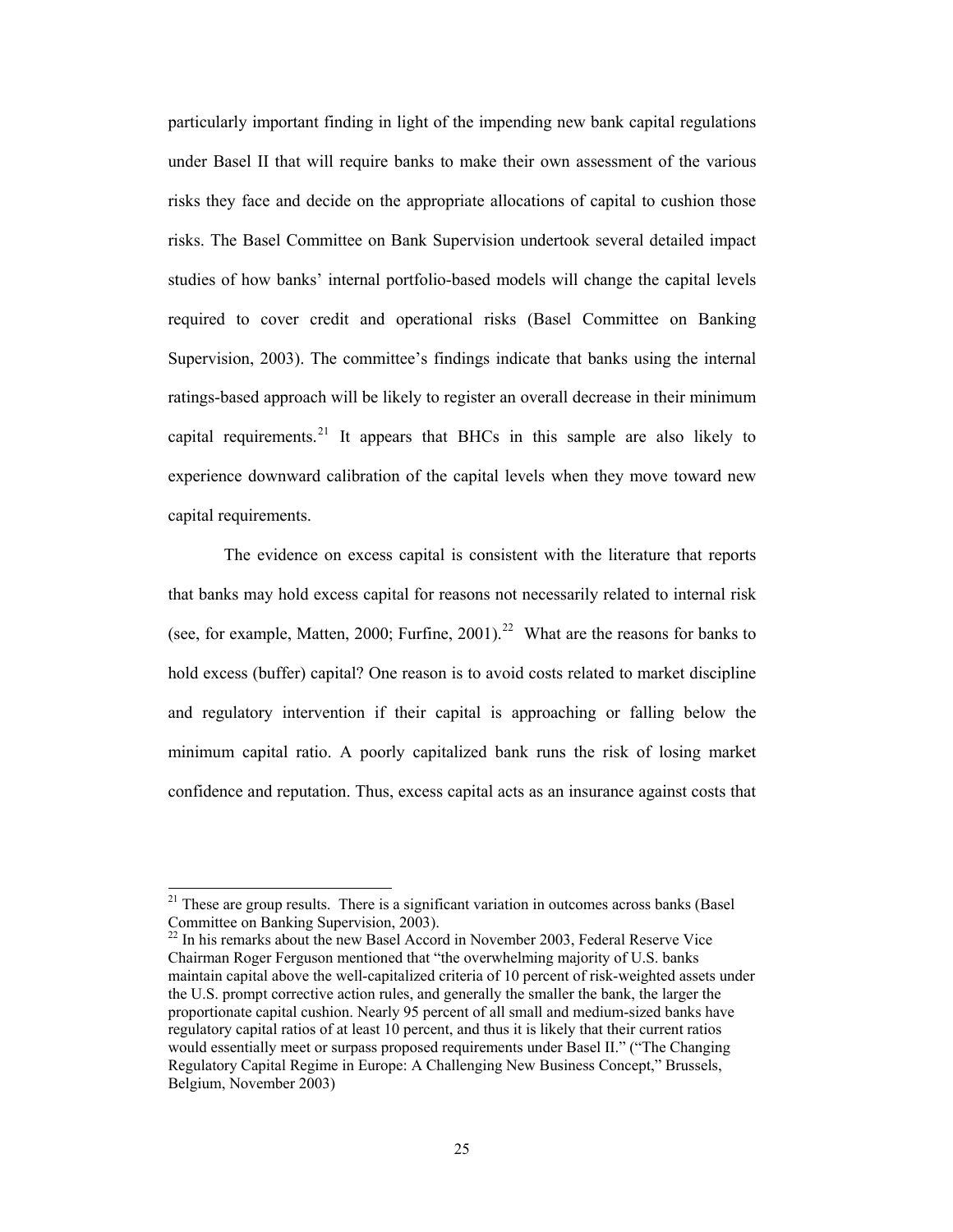a bank may incur because of unexpected loan losses and difficulties in raising new capital.

Other reasons to hold excess capital include portfolio risk (the riskier the portfolio, the higher the capital buffer); market discipline (the bank's capital buffer should depend positively on the capital buffer of its rivals); regulatory discipline (increased regulatory scrutiny should increase the buffer capital (Lindquist, 2003)); the potential business opportunities (Berger, et al., 1995, refer to it as the "franchise value"); and economic cycle (the capital buffer is generally thought to be procyclical). $^{23}$  $^{23}$  $^{23}$ 

Leading financial firms maintain levels of eligible regulatory capital far in excess of the regulatory minimums (Herring and Schuermann, 2003), in part, because of regulatory inducements. In the United States, for example, banks must have a Tier 1 risk-based capital ratio of 6 percent or more (rather than the minimum of 4 percent) and a Tier 1 to total asset (leverage) capital ratio of 5 percent or more (rather than the 4 percent minimum) to be considered "well capitalized" (US GAO, 1998). Wellcapitalized banks have lower risk-based deposit insurance premiums and are more likely to receive regulatory permission to expand activities. Herring and Schuermann (2003) assert that for leading firms, market forces, not minimum regulatory capital requirements, appear to play an important role in firms' capital decisions. These authors point out that these firms target ratings for their long-term debt that exceed the degree of protection from insolvency that the regulators require.

<span id="page-25-0"></span>For the sample of BHCs that participated in both banking and Section 20 activities between 1990 and 1999, [Table 7](#page-39-0) demonstrates that the risk-adjusted capital ratio was 12 percent, whereas the bank is considered adequately capitalized with the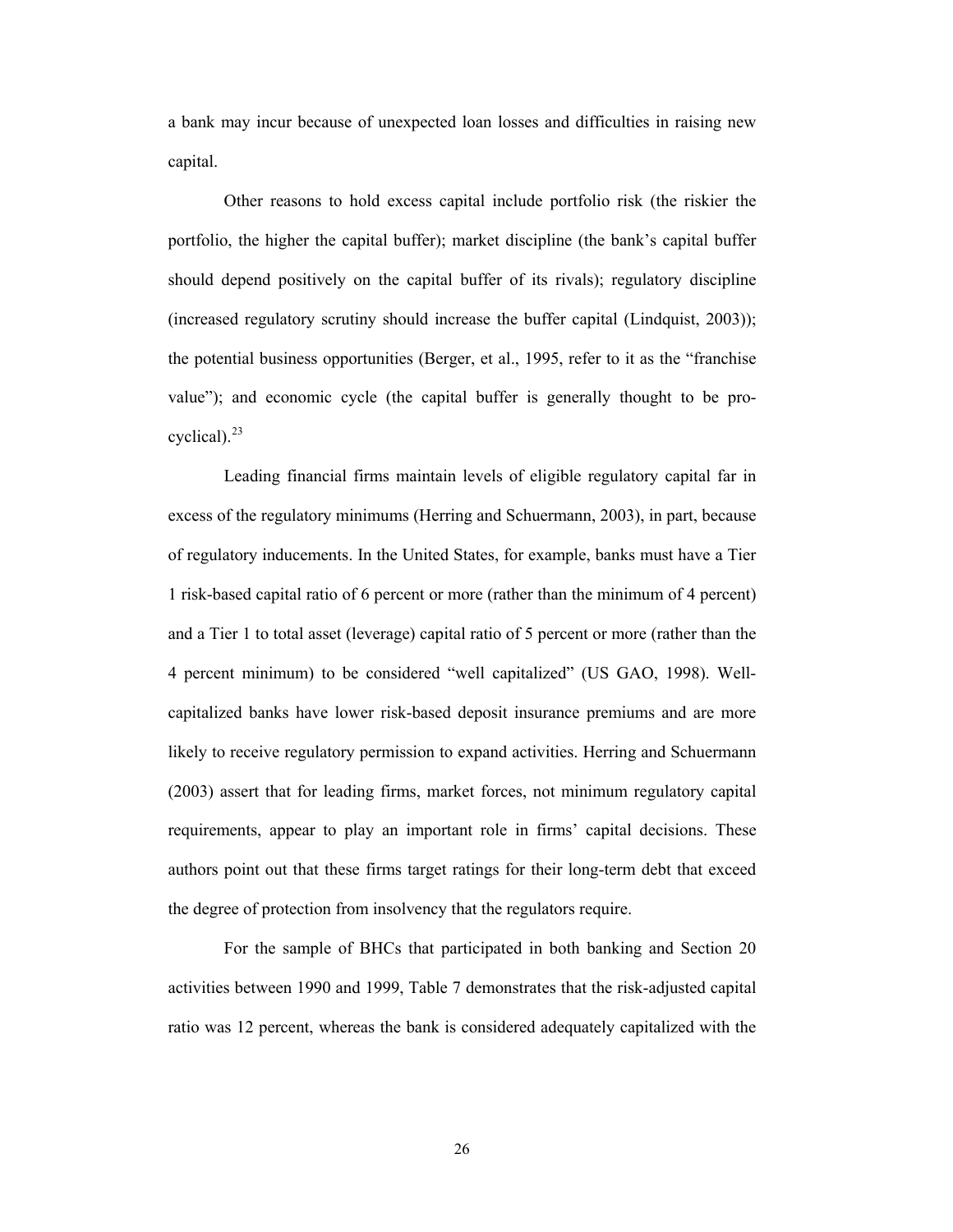standard risk-based ratio of 8 percent (and well capitalized with the ratio of 10 percent). This is in line with the evidence presented above that the majority of banks in this country hold regulatory capital above the required levels. What is the cost of this misallocation? The level of capital that the bank's management decides is appropriate should be supported by an internal assessment of the capital at risk. Excessive amounts of equity can reduce the value of the bank and increase its weighted average cost of financing as explained below. In competitive markets in the long run, higher costs are likely to be passed on to bank customers in the form of the reduced size of the banking industry and the quantity of financial intermediation. Santomero and Watson (1977) stress that the opportunity costs generated when banks hold excessive amounts of capital are borne by the banking community and the society at large. First, the funds used by banks become more expensive on the margin, translating into a higher weighted average cost of capital. Second, misallocation of capital may divert funds from more productive loans and decrease the existing stock of physical capital in the economy. Third, the larger the capital allocation, the more difficult it is for a line of business to earn an economic profit. Theoretically, it would be possible for each line of business to fail to earn its required opportunity cost of stand-alone equity, while the bank as a whole surpassed its required opportunity cost of equity based on actual equity capital, which includes the effects of diversification (Kimball, 1998). In extreme cases, a bank might choose to exit a business based on an insufficient return to equity earned on allocated capital, when the return on equity on actual capital might be quite satisfactory.

Once risk calculations for individual business units are compiled, the riskadjusted return is derived by dividing adjusted income by the total amount of

 $2<sup>23</sup>$  The latter was a topic of the Basel Committee on Banking Supervision Conference in 2001: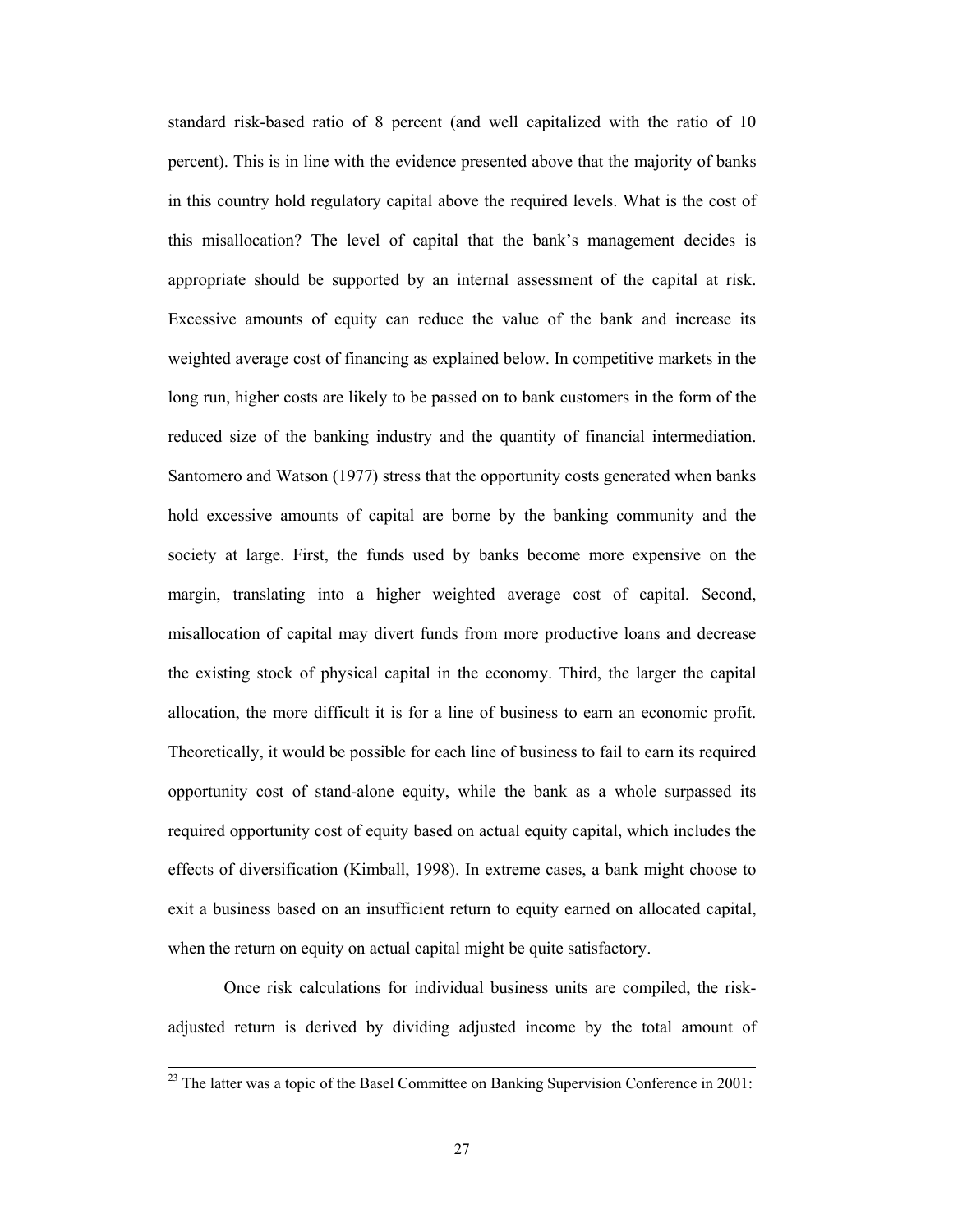<span id="page-27-0"></span>economic capital. According to [Table 7](#page-39-0), the level of earnings at risk (EAR) at commercial banking units is higher than at securities affiliates, and therefore, in an active approach to capital allocation, bank management should allocate higher levels of capital to those units to account for higher risk. In terms of performance, RAROC of securities affiliates is greater than RAROC of commercial banking. This is in accord with the EVA rankings presented in the previous section. The table also shows that RAROC of consolidated BHCs is superior to that of both the Section 20 subsidiaries and commercial banking alone. This serves as evidence of benefits from bank diversification into securities activities.

A large number of U.S. banks have invested heavily in models designed to measure the risks associated with their different lines of business. The immediate purpose of such risk-measurement models is to provide bank managements with a more reliable way to determine the amount of capital necessary to support each of their major activities and, thus, to determine the overall leverage for the bank as a whole. However, as discussed above, there are still unresolved issues that need to be addressed in order to fully implement risk-adjusted techniques for consolidated risk-management models.<sup>[24](#page-27-0)</sup> First, there is the problem of numerous definitions of return

Review of Pro-cyclicality, Research Task Force. See [www.bis.org](http://www.bis.org/) for more details.<br><sup>24</sup> In January 2005, the Committee on the Global Financial System (CGFS) concluded that while improvements have been made in using stress testing as a practical risk management tool, a number of challenges still remain. Stress testing is used to see how banks would cope under adverse financial situations, such as the 1997 Asian financial crisis, and the failure of the financial house Long Term Capital Management in 1998, and what measures may be necessary to minimize the adversity. One area of difficulty pointed out by the CGFS was the need to incorporate loan portfolios, owing partly to the difficulty in marking to market loan portfolios and insufficient data accumulation. "Efforts to develop firm-wide credit stress tests for both trading and loan books have also been hindered by differences in accounting treatment, regulatory environments, a lack of trading markets for certain products, and/or the organizational structure of firms," the CGFS said. Another problem is that "although firms recognize the potential for feedback effects--which measure the second-round impact of firms' own activities on prices--these effects are rarely incorporated in stress tests because they are difficult to measure." (The CGFS report, "Stress Testing at Major Financial Institutions: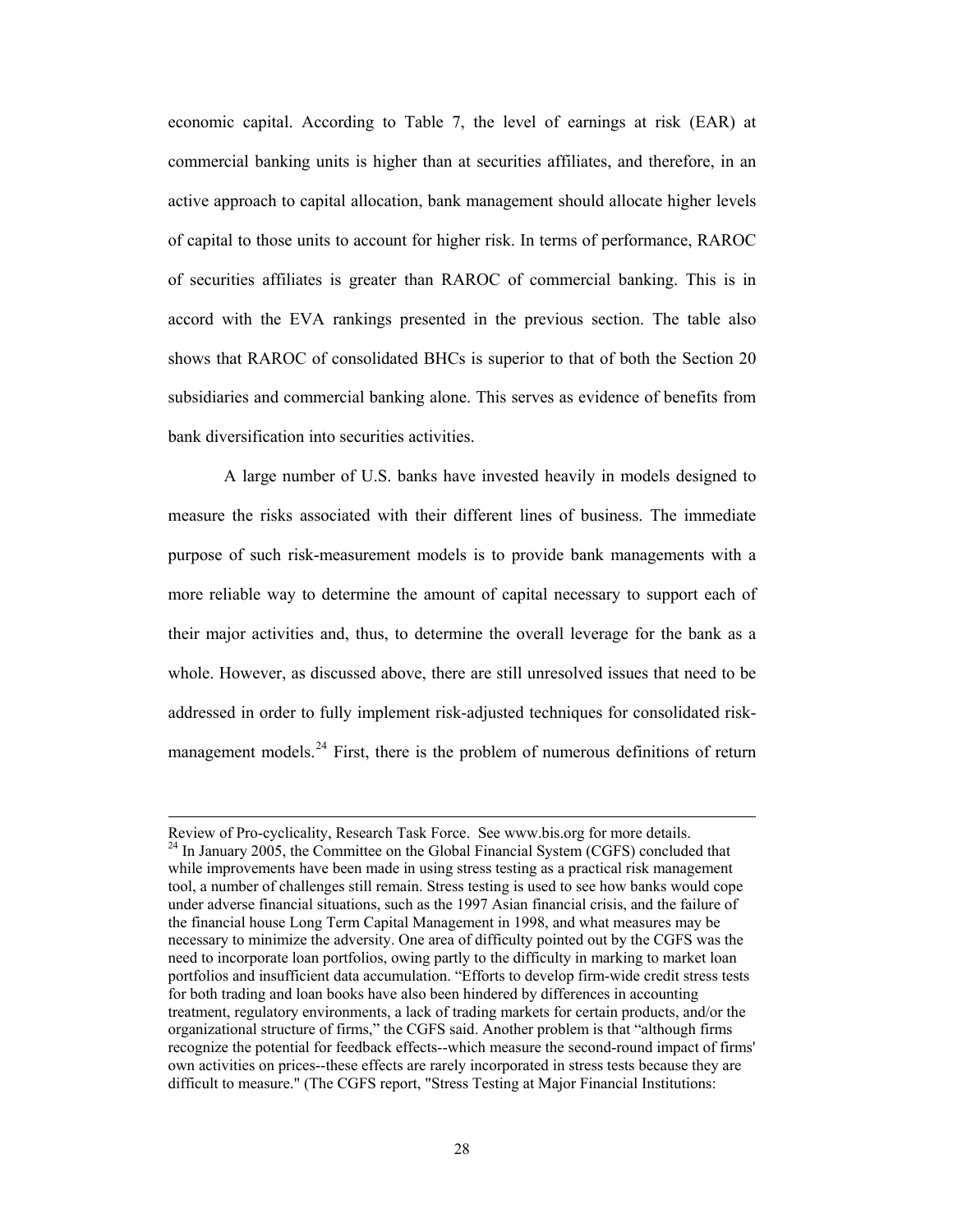(profit, contribution, revenue, etc.) and capital (regulatory capital, risk capital, etc.) that needs to be resolved in order to correctly assess the risk-adjusted performance measures. Second, difficulties arise out of the need to align and compare risk and returns across various business lines. In particular, to cover all possible combinations of subsidiary investments, this implies the need for a framework that would include credit, market, technical, and operational risks. Finally, risk-based models require the use of the bank's actual default history and more sophisticated statistical techniques. Therefore, it is more likely that large, more diversified, internationally active banks will opt for the most advanced internal ratings-based approach under the proposed BIS capital accord, which more closely links capital charges to the risk exposures.

# **6. Conclusions**

<span id="page-28-0"></span>Current capital regulation sets the minimum capital requirements uniformly across banks, regardless of diversification benefits achieved from combining less than perfectly correlated business activities. This study investigated the issue of riskadjusted performance models, which allow financial institutions to build internal portfolio-based measures of risk. Researchers have argued that this approach should lead to capital charges that more accurately reflect individual banks' true risk exposures (Hendricks and Hirtle, 1997). These concerns are relevant in light of the current review of bank capital requirements. The new Basel rules will recognize correlations between risk factors and will make use of VaR models that yield a much more accurate assessment of the likely loss in value and necessary levels of capital buffer.

Survey Results and Practice," is available on the Bank for International Settlements' web site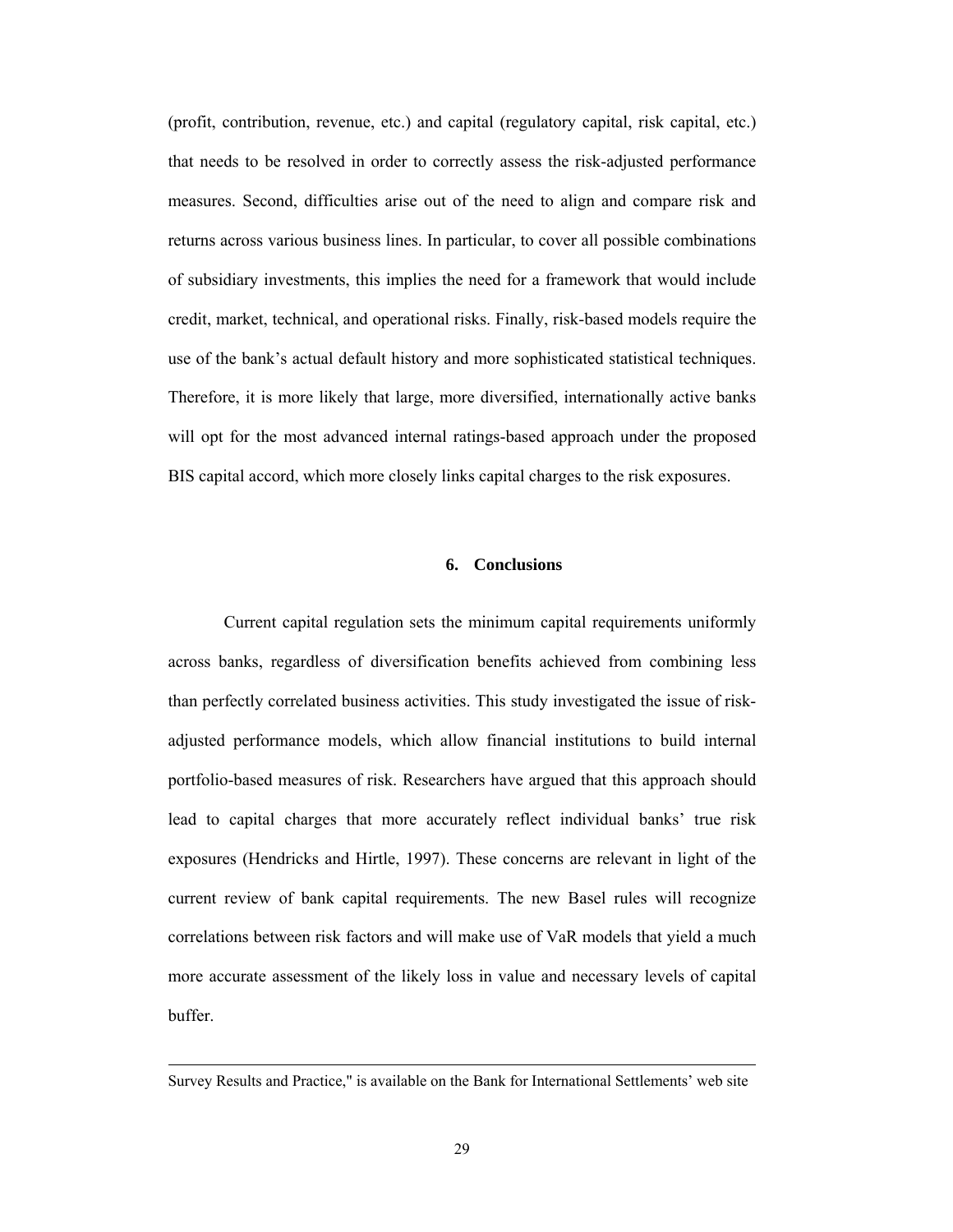Empirical evidence on risk-adjusted performance presented in this paper is based on the sample of domestic BHCs that combined traditional commercial banking with investment banking activities from 1990 through 1999. Results indicate that risk-adjusted performance measures for these entities: 1) are different from the traditional performance metrics, such as ROE, particularly when the correlations between banks' activities are nonzero; 2) they are consistent with optimal allocation of capital derived from the optimal portfolio theory, especially in business units in which economies are not exhausted; and 3) the derived composition of the optimal portfolios shows that BHCs can take advantage of potential gains from diversification by allocating their resources to nontraditional banking activities, such as securities underwriting. In view of recent bank deregulation and growing consolidation in the banking industry, the results of this study are of particular relevance to bank management and regulators.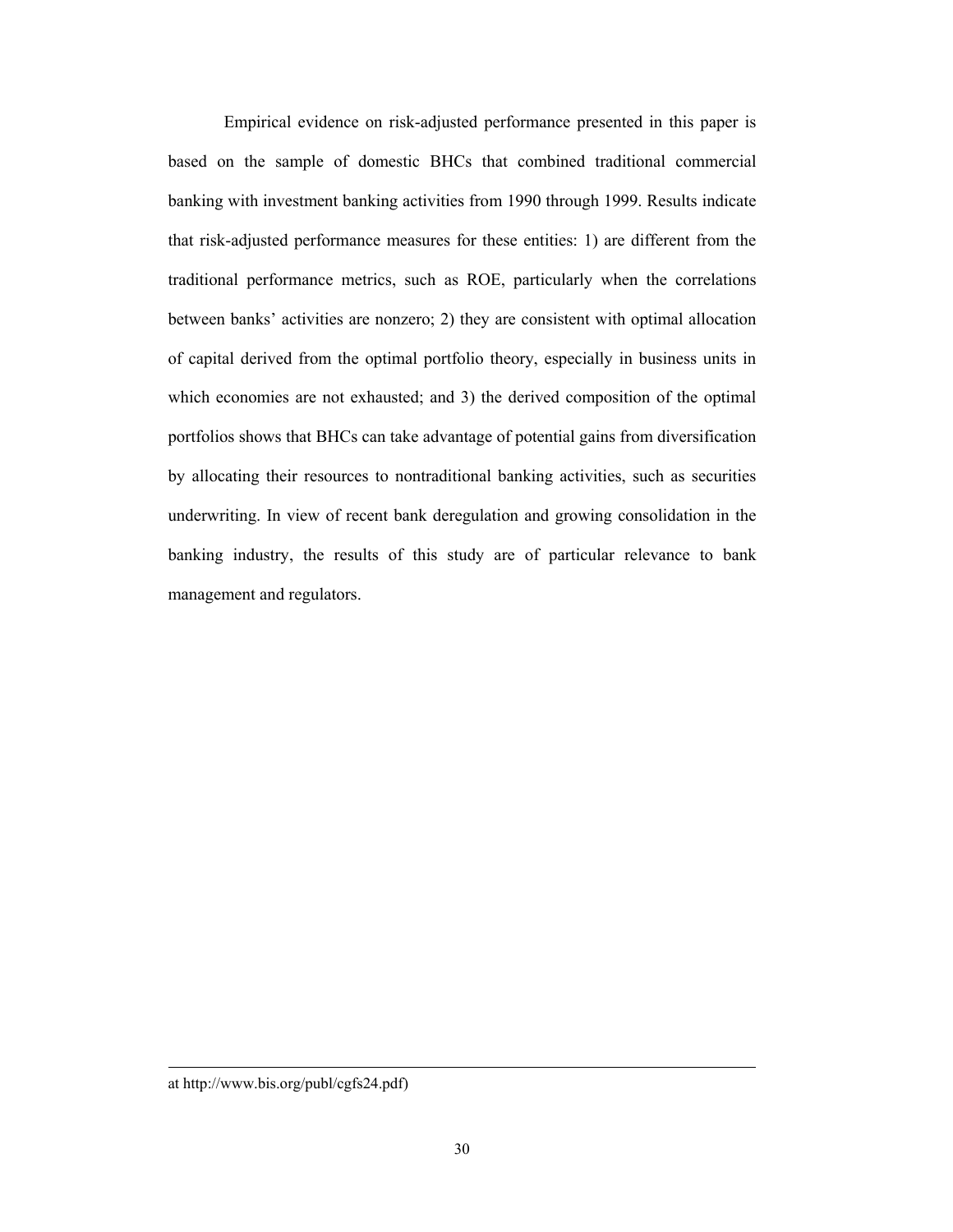### **References**

- Allen, L., & Jagtiani, J. (1996). Risk and market segmentation in financial intermediaries' returns. *The Wharton Financial Institutions Center,* 96-36, [http://fic.wharton.upenn.edu/fic/papers/96/9636.pdf.](http://fic.wharton.upenn.edu/fic/papers/96/9636.pdf)
- Allen, L., & Jagtiani, J. (1999, September). The impact of new bank powers (securities and insurance activities) on bank holding companies' risk. *Emerging Issues Series; Supervision and Regulation Department, Federal Reserve Bank of Chicago*, S&R-99-1R.
- Basel Committee on Banking Supervision. (1996). *Amendment to the Basel Capital Accord to Incorporate Market Risk.* Basel, Switzerland.
- Basel Committee on Banking Supervision. (2003). *Quantitative Impact Study 3.*  Basel, Switzerland.
- Berger, A., Hancock, D., & Humphrey, D. (1993). Bank efficiency derived from the profit function. *Journal of Banking and Finance*, 17, 317-347.
- Berger, A., Herring, R., & Szegö, G. (1995). The role of capital in financial institutions. *Journal of Banking and Finance*, 19, 393-430.
- Bodie, Z., Kane, A., & Marcus, A. (2005). *Investments*. McGraw-Hill Irwin, 6<sup>th</sup> edition.
- Boyd, J., & Graham, S. (1986, Spring). Risk, regulation, and bank holding company expansion into nonbanking. *Federal Reserve Bank of Minneapolis, Quarterly Review*.
- Boyd, J., & Graham, S. (1988, Spring). The profitability and risk effects of allowing bank holding companies to merge with other financial firms: A simulation study. *Federal Reserve Bank of Minneapolis, Quarterly Review.*
- Boyd, J., Hanweck, G., & Hewitt, R. (1993). Bank holding company mergers with non-bank financial firms: Effects on the risk of failure. *Journal of Banking and Finance,* 17*,* 43-63
- Boyd, J., Hanweck, A., & Pithyachariyakul, P. (1980). Bank holding company diversification. *Proceedings of a Conference on Bank Structure and Competition, Federal Reserve Bank of Chicago,* 105-121.
- Boyd, J., & Pithyachariyakul, P. (1981). Bank holding company diversification into nonbank lines of business. Manuscript.
- Crouhy, M., Turnbull, S., & Wakeman, L. (1998). Measuring risk-adjusted performance. Paper presented at Center for Economic Policy Research (CEPR) Conference, London.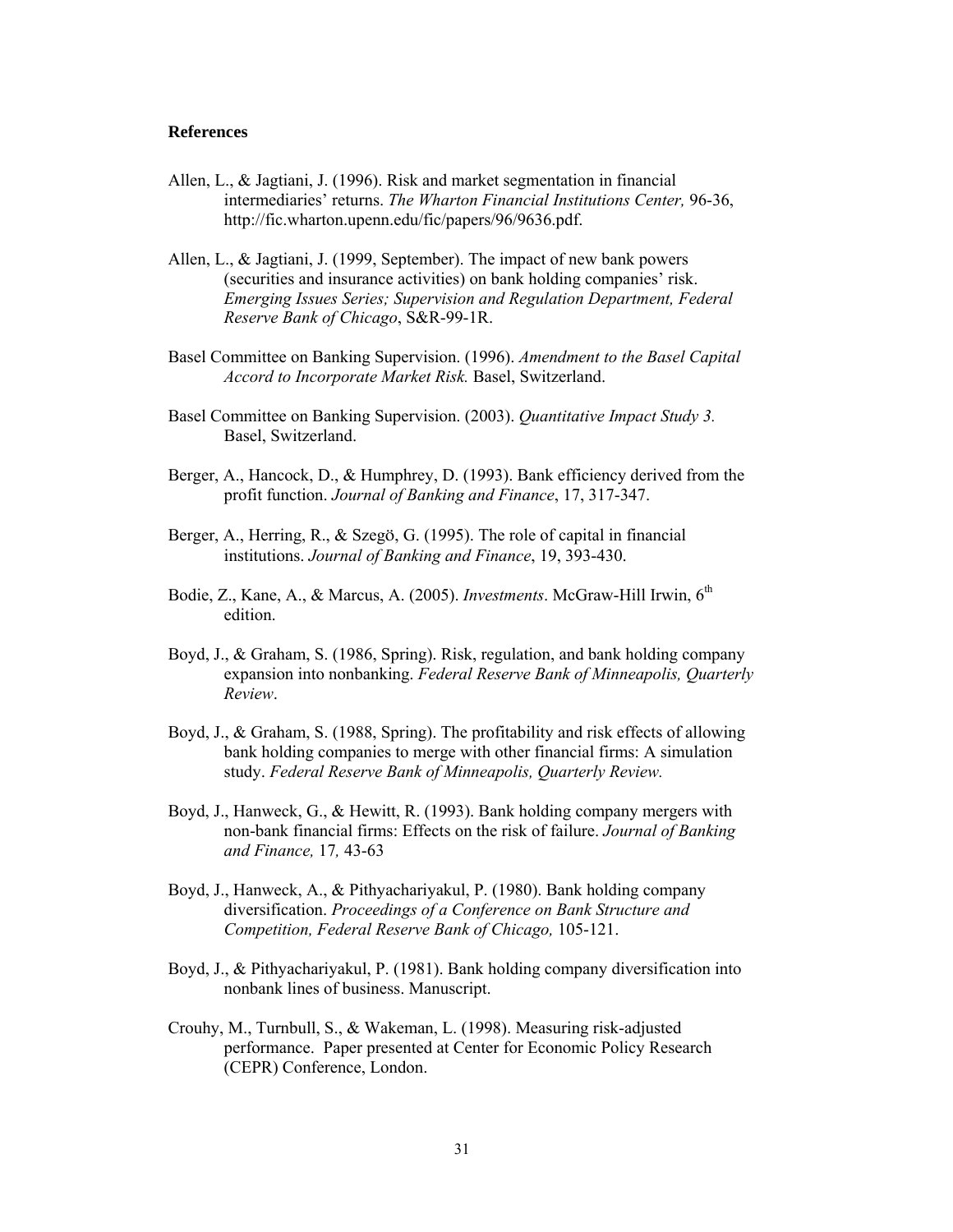- Cumming, C., & Hirtle, B. (2001, March). The challenges of risk management in diversified financial companies. *FRBNY Economic Policy Review*.
- Froot, K., & Stein, J. (1998). Risk management, capital budgeting, and capital structure policy for financial institutions: An integrated approach. *Journal of Financial Economics*, 47, 55-82.
- Furfine, F. (2001). Bank portfolio allocation: The impact of capital requirements, regulatory monitoring, and economic conditions. *Journal of Financial Services Research,* 20*,* 33-56.
- Gordy, M. (2002). A risk-factor model foundation for ratings-based bank capital rules. *Finance and Economics Discussion Series 2002-55,* Board of Governors of the Federal Reserve System.
- Hendricks, D., & Hirtle, B. (1997, December). Bank capital requirements for market risk: The internal model approach. *FRBNY Economic Policy Review*.
- Herring, R., & Schuermann, T. (2003). Capital regulation for position risk in banks, securities firms, and insurance companies. In H. Scott (ed.). *Capital Adequacy: Law, Regulation, and Implementation.* Oxford University Press.
- Huang, C., & Crooke, P. (1997). *Mathematics and Mathematica for Economists.* Blackwell Publishers.
- James, C. (1996). RAROC based capital budgeting and performance evaluation: A case study of bank capital allocation. *Working Paper 96-40, Wharton School, University of Pennsylvania.*
- Kimball, C. (1998*,* July/August). Economic profit and performance measurement in banking. *New England Economic Review*, 35-53.
- Kwan, S. (1998, October). Securities activities by commercial banking firms' Section 20 subsidiaries: Risk, return, and diversification benefits. *Federal Reserve Bank of San Francisco Working Paper 98-10*.
- Kwan, S., & Eisenbeis, R. (1995). An analysis of inefficiencies in banking. *Journal of Banking and Finance,* 19, 3-4, 733-734.
- Kwast, M. (1989, March). The impact of underwriting and dealing on bank returns and Risk. *Journal of Banking and Finance,* 13, 1, 101-125.
- Landskroner, Y., Ruthenberg, D., & Zaken, D. (2005). Diversification and performance in banking: The Israeli case. *Journal of Financial Services Research*, 27, 1, 27-49.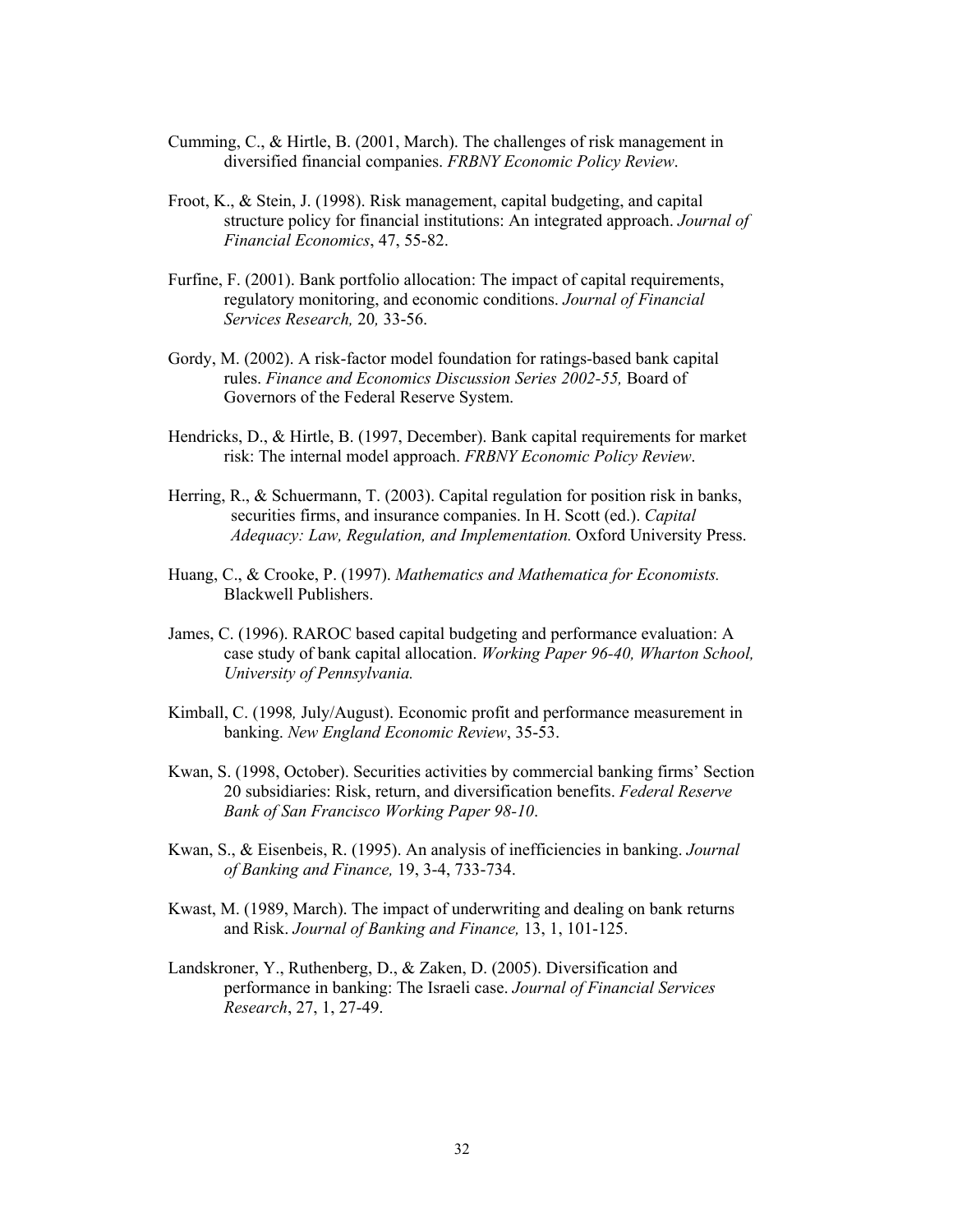- Lindquist, K-G. (2003). Banks' buffer capital: How important is risk. *BIS Banking and Financial Stability: A Workshop on Applied Banking Research,* www.bis.org/bcbs/events/wkshop0303/p07lindq.pdf
- Matten, C. (2000). *Managing Bank Capital: Capital Allocation and Performance Measurement*. 2<sup>nd</sup> Edition, John Wiley & Sons, Ltd.
- Santomero, A., & Watson, R. (1977). Determining an optimal capital standard for the banking industry. *The Journal of Finance,* 32, 1267-1282.
- Saunders, A., & Allen, L. (2002). *Credit Risk Measurement: New Approaches to Value at Risk and Other Paradigms.* 2<sup>nd</sup> Edition, John Wiley & Sons, Inc.
- Saunders, A., & Cornett, M. (2003). *Financial Institutions Management: A Risk Management Approach.* Boston: McGraw-Hill/ Irwin, 4<sup>th</sup> edition.
- Saunders, A., & Walter, I. (1996). *Universal Banking: Financial System Design Reconsidered*, Irwin.
- Sharpe, S. (1990). Asymmetric information, bank lending, and implicit contracts: A stylized model of customer relationships. *The Journal of Finance,* 45, 1069-2087.
- Stoughton, N., & Zechner, J. (1999). Optimal capital allocation using RAROC and EVA. *Discussion Paper No. 2344, Centre for Economic Policy Research.*
- Treacy, W., & Carey, S.(1998, November). Credit risk rating at large U.S. banks. *Federal Reserve Bulletin.*
- United States General Accounting Office. (1998). *Risk-Based Capital: Regulatory and Industry Approaches to Capital and Risk*. Report to the Chairman, Committee on Banking, Housing, and Urban Affairs, U.S. Senate and the Chairman, Committee on Banking and Financial Services, House of Representatives, GAO/GGD-98-153. Available at www.gao.gov/archive/1998/gg98153.pdf
- Uyemura, E., Kantor, C., & Pettit, J. (1996). EVA for banks: Value creation, risk management, and profitability measurement. *Journal of Applied Corporate Finance*, 9, 94-133.
- Wall, L., & Eisenbeis, R. (1984, May). Risk considerations in deregulating bank activities. *Federal Reserve Bank of Atlanta, Economic Review*, 6-19.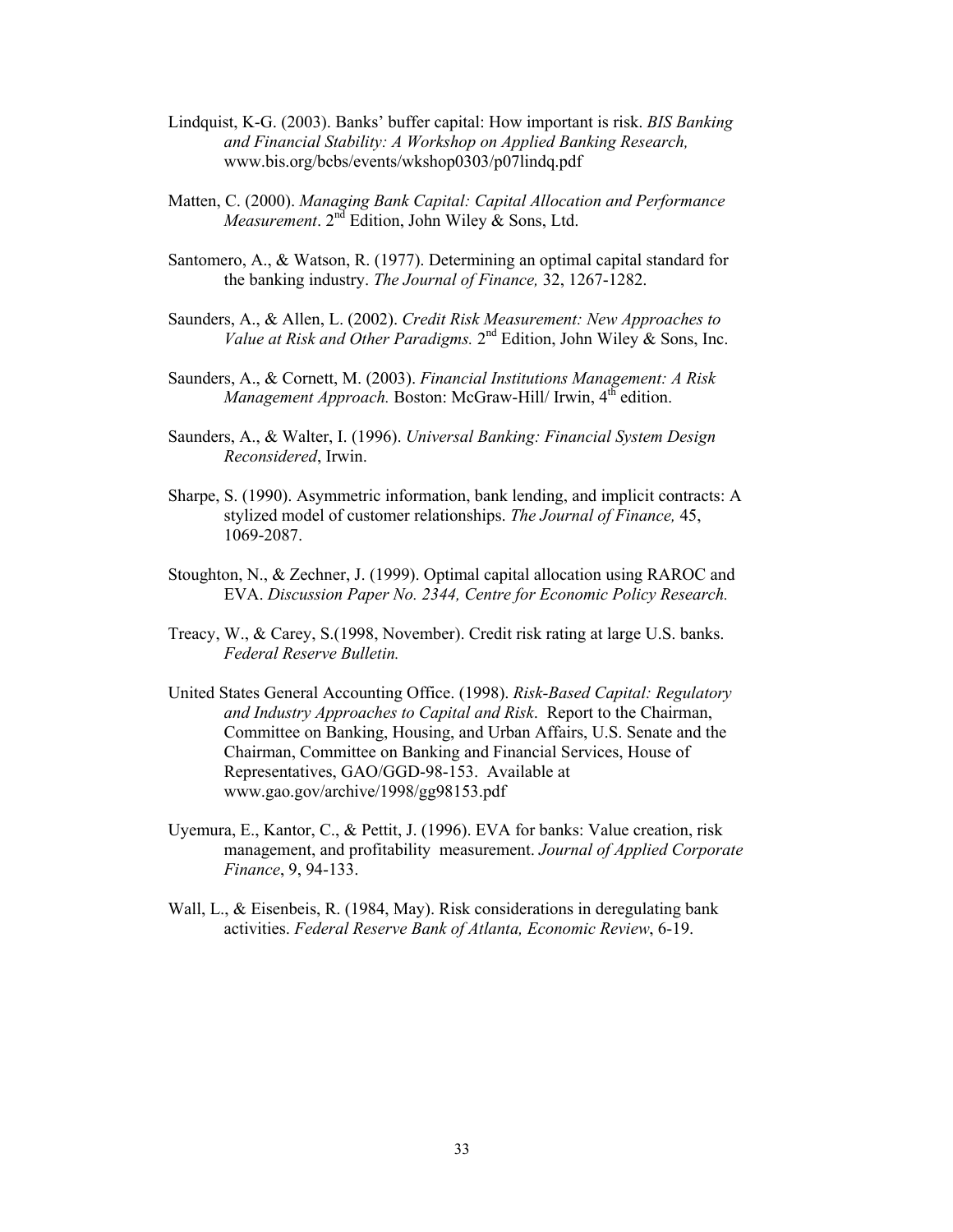| Performance<br>Measure                                          | Definition                                                                                                                         | Relationship<br>to Jensen's<br>Alpha          | Relationship<br>to Sharpe<br>Ratio in a<br>Well-<br>Diversified<br>Portfolio<br>$\beta_i = \frac{\sigma_i}{\sigma_m}$ |
|-----------------------------------------------------------------|------------------------------------------------------------------------------------------------------------------------------------|-----------------------------------------------|-----------------------------------------------------------------------------------------------------------------------|
| Jensen's Alpha<br>(EVA)                                         | $\alpha_i = R_i - [R_f + \beta_m (R_m - R_f)]$                                                                                     |                                               | $(SR - SRn)\sigma_i$                                                                                                  |
| Sharpe Ratio<br>(RVAR or reward to<br>variability ratio)        | $SR_i = \frac{R_i - R_f}{\sigma_i} = \frac{(R_i - R_f) - \beta_m (R_m - R_f)}{\sigma_i}$<br>$+\frac{\rho_{im}}{\sigma_m}(R_m-R_f)$ | $\frac{\alpha_i}{\sigma_i} + \rho_{im} S R_m$ |                                                                                                                       |
| <b>Treynor Ratio</b><br>(RVOL or reward<br>to volatility ratio) | $TR_i = \frac{R_i - R_f}{\beta_i} = \frac{(R_i - R_f) - \beta_m (R_m - R_f)}{\beta_i}$<br>$+\frac{(R_m-R_f)}{B}$                   | $\frac{\alpha_i}{\beta_i} + TR_m$             | $SR_i\sigma_m$                                                                                                        |

#### <span id="page-33-0"></span>**Table 1 Relationship Between RVAR, RVOL, and EVA Measures**

This table describes the relationship between active performance measures for banks: the standard Sharpe ratio, SR (RVAR=reward to variability), Treynor ratio, TR (RVOL=reward to volatility), and Jensen's measure,  $\alpha$  (EVA=Economic Value Added).  $R_i$  and  $t_i$  are the

average rate of return and the standard deviation of return on the activity *i,* respectively; *Rm* is the return on the reference market portfolio (the reference portfolio has the standard deviation of  $t_m$ );  $R_f$  is the risk-free rate of return (such as the Treasury bill rate);  $s_{im}$  is the correlation

coefficient between portfolio *i* and the market.  $\beta_i = \frac{0_{im}}{2} = \frac{p_{im} \sigma_i}{2}$ *m m*  $\beta_i = \frac{\sigma_{im}}{\sigma_{m}^2} = \frac{\rho_{im}\sigma_i}{\sigma_m}$  is the internal beta. The

decision rule: superior performance requires a positive  $\alpha_i$  in all three measures. The ratio of  $\alpha_i$ to  $\sigma_i$  shows how much a portfolio outperforms the benchmark market portfolio. The ratio of  $\alpha_i$  to  $c_i$  for portfolio *i* gives an improvement in the Treynor's measure relative to the passive market portfolio.

Source: similar table appears in Bodie, Kane, and Marcus (2005).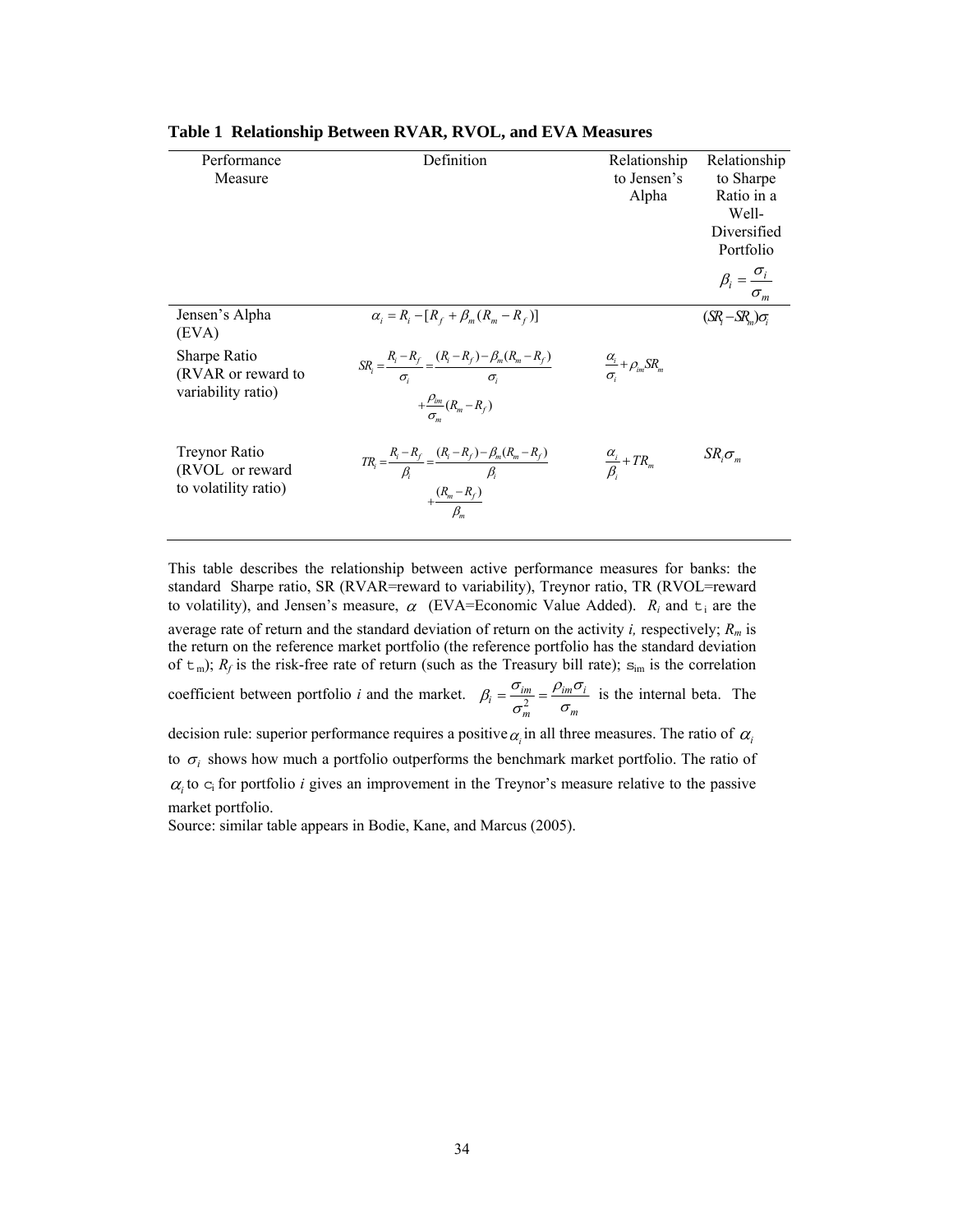| <b>RVAR</b><br>(Sharpe Ratio) | <b>ROE Rank</b> | <b>RVAR</b><br>(Sharpe Ratio) | <b>RVAR</b><br>(Sharpe Ratio) | <b>RVAR</b><br>(Sharpe Ratio) |
|-------------------------------|-----------------|-------------------------------|-------------------------------|-------------------------------|
| Rank                          |                 | Banking                       | Section 20                    | <b>BHC</b>                    |
|                               |                 |                               |                               |                               |
| (1)                           | (2)             | (3)                           | (4)                           | (5)                           |
|                               |                 |                               |                               |                               |
|                               |                 |                               |                               |                               |
| 1                             | $\sqrt{2}$      | 5.315                         | 0.302                         | 5.485                         |
| $\overline{c}$                | $\overline{7}$  | 2.289                         | 0.305                         | 4.188                         |
| $\overline{\mathbf{3}}$       | $\mathbf{1}$    | 2.383                         | 1.708                         | 3.432                         |
| $\overline{4}$                | 15              | 2.591                         | 1.086                         | 3.319                         |
| 5                             | 10              | 1.950                         | 0.170                         | 2.870                         |
| 6                             | $\overline{4}$  | 3.454                         | $-0.430$                      | 2.799                         |
| $\overline{7}$                | 16              | 2.438                         | $-0.118$                      | 2.215                         |
| 8                             | 6               | 1.455                         | 0.935                         | 1.984                         |
| 9                             | 5               | 1.270                         | 0.522                         | 1.651                         |
| 10                            | 14              | 2.184                         | $-1.176$                      | 1.614                         |
| 11                            | 8               | 1.235                         | 0.715                         | 1.501                         |
| 12                            | 12              | 0.813                         | 0.949                         | 1.213                         |
| 13                            | 9               | 0.591                         | 0.067                         | 0.999                         |
| 14                            | 20              | 1.898                         | $-1.146$                      | 0.966                         |
| 15                            | 13              | 1.053                         | 0.462                         | 0.966                         |
| 16                            | 19              | 0.633                         | 0.417                         | 0.912                         |
| 17                            | 3               | 0.720                         | 0.829                         | 0.867                         |
| 18                            | 18              | 0.165                         | 0.279                         | 0.860                         |
| 19                            | 17              | 0.789                         | 0.577                         | 0.785                         |
| 20                            | 11              | 0.487                         | $-0.006$                      | 0.748                         |
| <b>Average</b>                |                 | 1.68                          | 0.32                          | 1.97                          |

<span id="page-34-0"></span>**Table 2 Reward to Variability (RVAR) Measure for BHCs with Section 20 Subsidiaries, 1990-1999** 

The first two columns present rankings based on RVAR and the traditional ROE measures.  $P_i = \frac{N I_i - N I_{fi}}{I}$  $\frac{N I_i - N I_i}{\sigma_i}$ 

*i* where  $N_I$  is the average earnings from activity *i*;  $\sigma_i$  =standard deviation of earnings in *i*;  $N_I$ is average earnings in the risk-free activity attributed to activity *i* and is equal to  $R_f * E_i$ , where  $R_f$  is the risk-free return on a Treasury bill and  $E_{it}$  the average equity investment in activity *i*. The rank correlation between column 1 and column 2 is 0.5 and equals zero at the 1% significance level. The rank correlation between column 3 (RVAR of banking units) and column 5 (RVAR of BHCs) is 0.9 and significant, while the correlation between column 4 (RVAR of Section 20) and column 5 (RVAR of BHCs) is 0.1 and insignificant. Several outliers were deleted from the sample because of either large deviation from the mean or a small number of observations.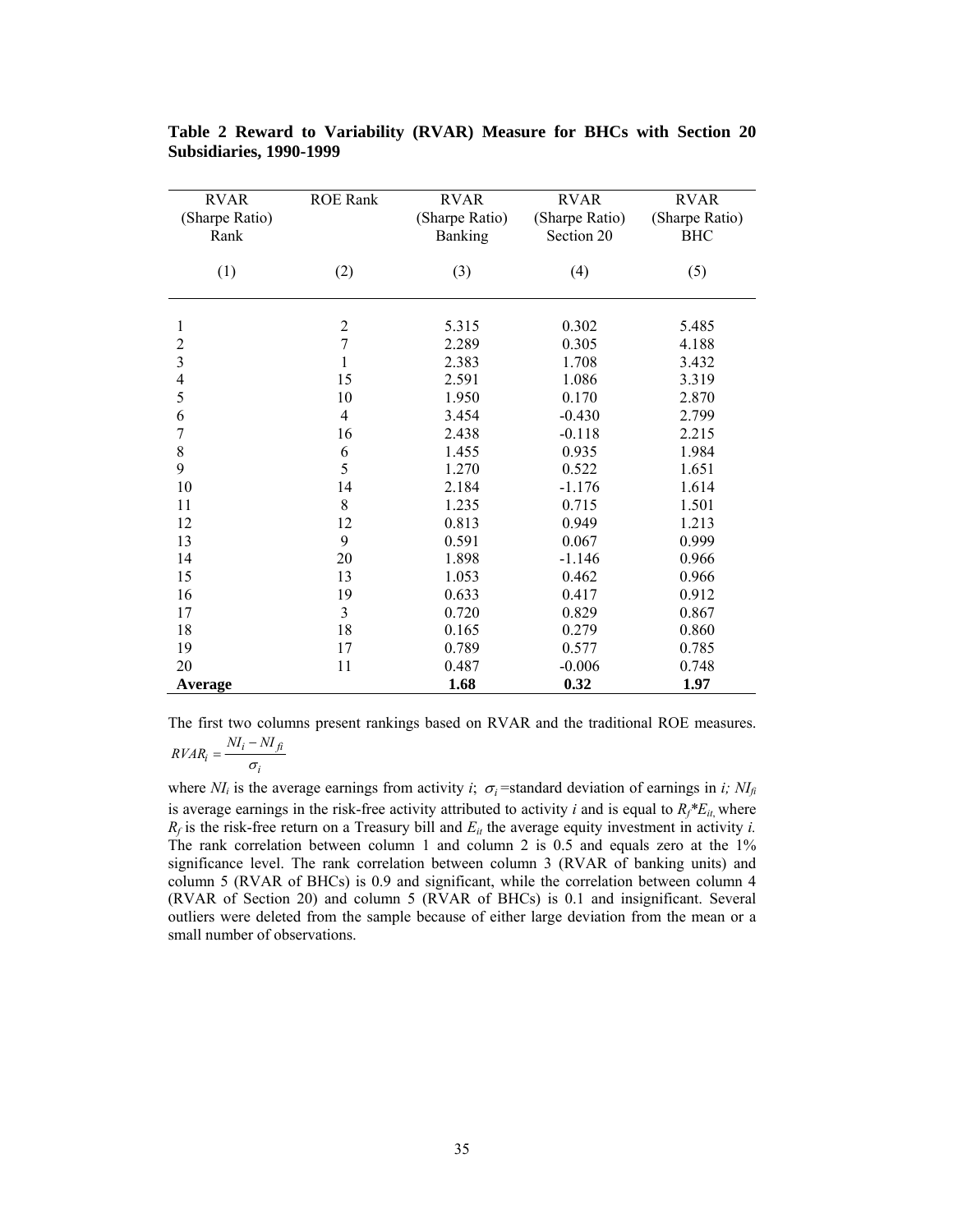| <b>RVAR</b>    | <b>ROE Rank</b> | <b>RVOL</b>     | <b>RVOL</b>     |
|----------------|-----------------|-----------------|-----------------|
| (Sharpe Ratio) |                 | (Treynor Ratio) | (Treynor Ratio) |
| Rank           |                 | Banking         | Section 20      |
| (1)            | (2)             | (3)             | (4)             |
|                |                 |                 |                 |
|                |                 |                 |                 |
| $\mathbf{1}$   | $\overline{c}$  | $-15.958$       | 0.303           |
| $\overline{c}$ | $\overline{7}$  | 2.982           | 0.386           |
| $\overline{3}$ | $\mathbf{1}$    | 2.522           | 2.855           |
| $\frac{4}{5}$  | 15              | 3.236           | 1.279           |
|                | 10              | 2.347           | 0.430           |
| 6              | $\overline{4}$  | 3.530           | 1.066           |
| $\overline{7}$ | 16              | 2.438           | $-0.148$        |
| 8              | 6               | 1.548           | 1.297           |
| 9              | 5               | 1.347           | 0.683           |
| 10             | 14              | 2.507           | 1.783           |
| 11             | $8\,$           | 1.299           | 1.077           |
| 12             | 12              | 0.839           | 1.373           |
| 13             | 9               | 0.618           | 0.106           |
| 14             | 20              | 1.995           | 50.628          |
| 15             | 13              | 1.340           | 0.579           |
| 16             | 19              | 0.643           | 1.930           |
| 17             | 3               | 2.275           | 1.233           |
| 18             | 18              | 0.220           | 0.683           |
| 19             | 17              | 0.792           | 0.882           |
| 20             | 11              | 0.497           | $-0.019$        |
| Average        |                 | 0.851           | $0.936*$        |

<span id="page-35-0"></span>**Table 3 Reward to Volatility (RVOL) Measure for BHCs with Section 20 Subsidiaries, 1990-1999** 

The first two columns present rankings based on the reward to variability (RVAR) and the traditional ROE measures.

$$
RVOL_i = \frac{NI_i - NI_{fi}}{IVaR_i} = \frac{NI_i - NI_{fi}}{(\sigma_{ip} / \sigma_p)}
$$

where  $N_I$  is the average earnings from activity *i*;  $\sigma_i$ =standard deviation of earnings in *i*;  $N_{If}$ is average earnings in the risk-free activity attributed to activity *i* and is equal to  $R_f * E_{it}$ , where  $R_f$  is the risk-free return on a Treasury bill and  $E_{it}$  the average equity investment in activity *i*. Several outliers were deleted from the sample because of either large deviation from the mean or a small number of observations.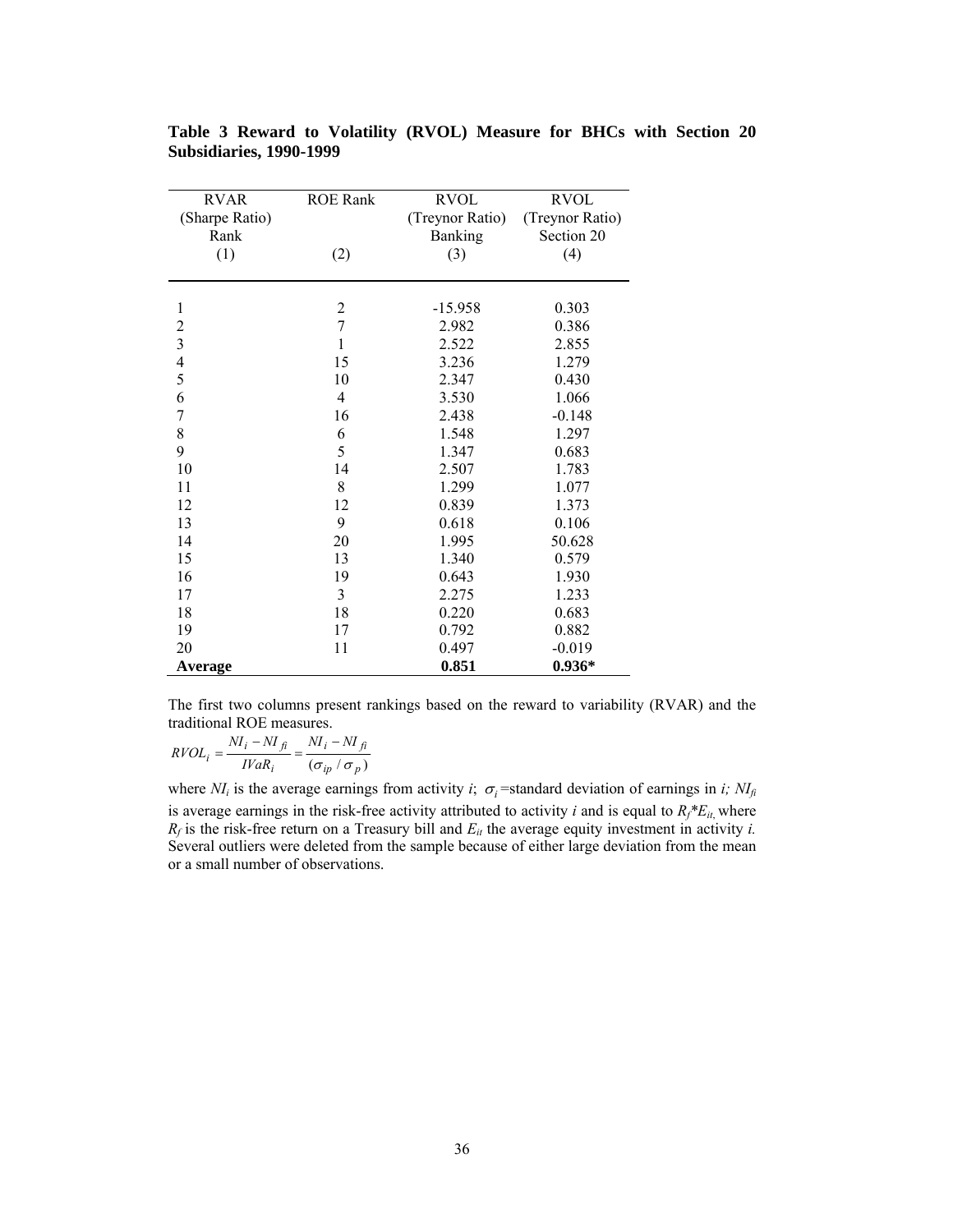| <b>RVAR</b>              | <b>ROE Rank</b>         | <b>EVA</b>       | <b>EVA</b>       |
|--------------------------|-------------------------|------------------|------------------|
| (Sharpe Ratio)           |                         | (Jensen's Alpha) | (Jensen's Alpha) |
| Rank                     |                         | Banking          | Section 20       |
|                          |                         |                  |                  |
| (1)                      | (2)                     | (3)              | (4)              |
|                          |                         |                  |                  |
| 1                        | $\overline{\mathbf{c}}$ | 0.158            | 0.016            |
| $\overline{c}$           | $\overline{7}$          | $-0.027$         | 0.022            |
| $\overline{\mathbf{3}}$  | $\mathbf{1}$            | $-0.054$         | 0.159            |
| $\overline{\mathcal{L}}$ | 15                      | 0.030            | 0.122            |
| 5                        | 10                      | 0.004            | 0.021            |
| 6                        | $\overline{4}$          | 0.110            | $-0.081$         |
| $\overline{7}$           | 16                      | 0.051            | $-0.002$         |
| 8                        | 6                       | $-0.003$         | 0.224            |
| 9                        | 5                       | 0.110            | 0.149            |
| 10                       | 14                      | 0.034            | $-0.081$         |
| 11                       | 8                       | 0.002            | 0.074            |
| 12                       | 12                      | $-0.005$         | 0.149            |
| 13                       | 9                       | $-0.019$         | 0.003            |
| 14                       | 20                      | 0.105            | $-0.059$         |
| 15                       | 13                      | 0.059            | 0.201            |
| 16                       | 19                      | $-0.007$         | 0.050            |
| 17                       | 3                       | 0.055            | 0.076            |
| 18                       | 18                      | $-0.004$         | 0.076            |
| 19                       | 17                      | 0.024            | 0.077            |
| 20                       | 11                      | 0.018            | $-0.002$         |
| Average                  |                         | 0.032            | 0.06             |

<span id="page-36-0"></span>**Table 4 Economic Value Added (EVA) Measure for BHCs with Section 20 Subsidiaries, 1990-1999** 

The first two columns present rankings based on the reward to variability (RVAR) and the traditional ROE measures.

 $EVA_i \equiv A_i = NI_i - [NI_{fi} + \beta_{ip}(NI_p - NI_{fi})]$ 

where  $NI_i$  is the average earnings from activity *i*;  $\sigma_i$ =standard deviation of earnings in *i*;  $NI_{fi}$ is average earnings in the risk-free activity attributed to activity *i* and is equal to  $R_f * E_{it}$ , where  $R_f$  is the risk-free return on a Treasury bill and  $E_{it}$  the average equity investment in activity *i*;  $\dot{N}I_p$  is the average earnings of the BHC (benchmark) portfolio. Superior performance over the benchmark requires a positive value of Jensens's alpha or the EVA measure.

Several outliers were deleted from the sample because of either large deviation from the mean or a small number of observations.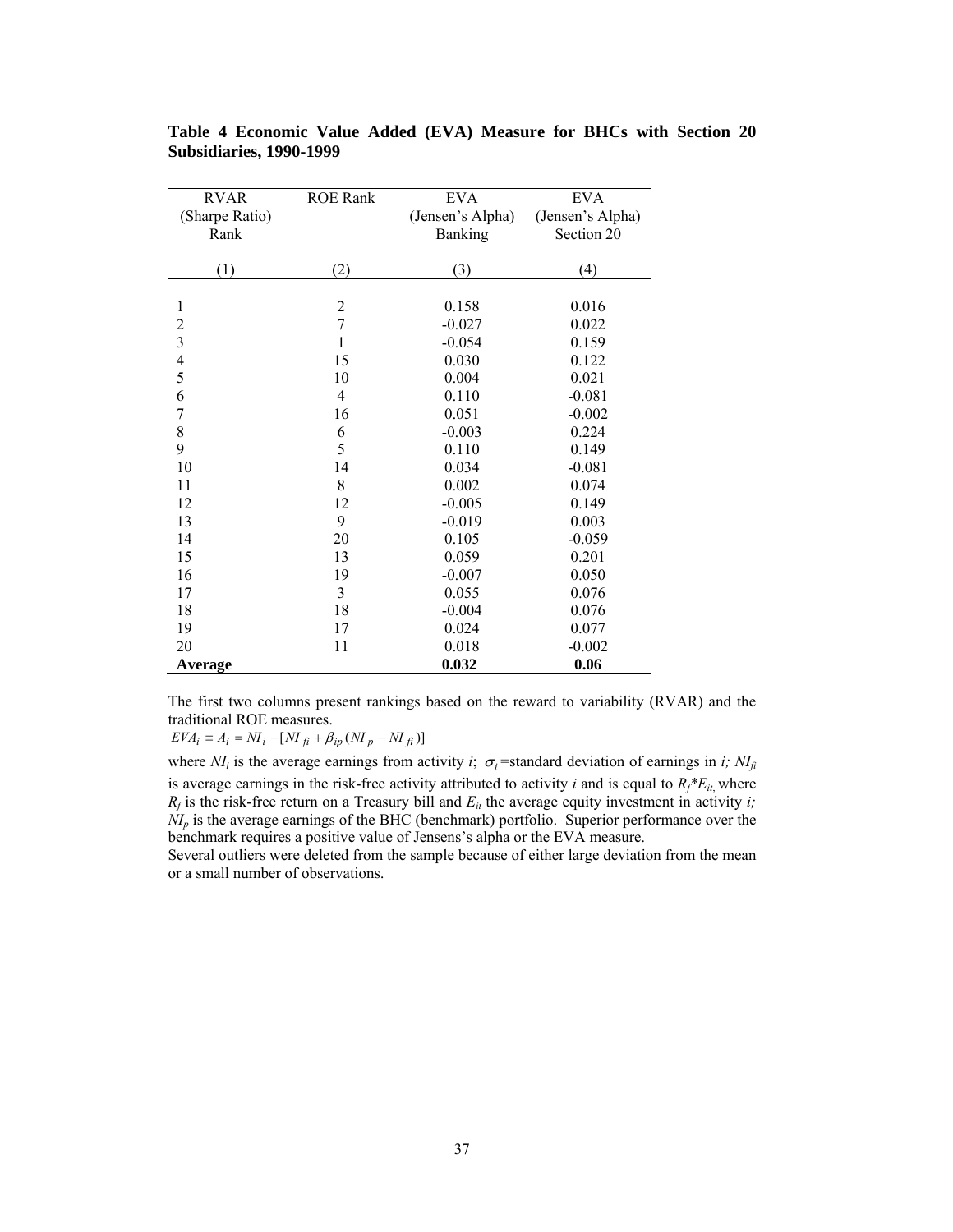| Rank           |      | Optimal Investment |       | Actual Investment |         |       | Change in<br>Portfolio<br>Composition that<br>Optimizes Sharpe<br>Ratio |         | <b>Actual Change</b><br>Between<br>1990-1994 and<br>1995-1999 |         |
|----------------|------|--------------------|-------|-------------------|---------|-------|-------------------------------------------------------------------------|---------|---------------------------------------------------------------|---------|
|                | CB   | Sec 20             | Other | CB                | Sec 20  | Other | CB                                                                      | Sec 20  | CB                                                            | Sec 20  |
| $\overline{4}$ | 70.0 | 2.3                | 27.7  | 74.9              | 2.0     | 23.1  | $-4.9$                                                                  | 0.3     | 5.2                                                           | 2.1     |
| 5              | 59.0 | 20                 | 20.0  | 75.0              | 25.0    | 0.0   | $-16.0$                                                                 | $-5.0$  | $-4.5$                                                        | 4.0     |
| 8              | 83.9 | 0.1                | 16.0  | 79.0              | 0.1     | 20.0  | 4.9                                                                     | 0.0     | 15.6                                                          | 0.0     |
| 11             | 74.3 | 1.0                | 24.7  | 78.6              | $0.8\,$ | 20.6  | $-4.3$                                                                  | 0.2     | 31.0                                                          | 0.6     |
| 12             | 78.8 | 0.2                | 21.0  | 82.0              | 0.2     | 17.8  | $-3.2$                                                                  | $0.0\,$ | 41.0                                                          | $0.0\,$ |
| 13             | 81.5 | 6.5                | 12.0  | 84.5              | 5.0     | 10.0  | $-3.0$                                                                  | 1.5     | 29.0                                                          | 4.0     |
| 15             | 56.2 | 1.8                | 42.0  | 62.9              | 1.5     | 35.0  | $-6.7$                                                                  | 0.3     | $-6.0$                                                        | 2.1     |
| 16             | 76.8 | 3.8                | 19.4  | 80.0              | 3.0     | 16.0  | $-3.2$                                                                  | 0.8     | 8.0                                                           | 0.5     |
| 17             | 65.8 | 0.9                | 33.3  | 71.8              | 0.8     | 27.0  | $-5.9$                                                                  | 0.1     | $-28.0$                                                       | 0.1     |
| 18             | 68.3 | 1.6                | 30.0  | 60.0              | 1.0     | 39.0  | 8.3                                                                     | 0.6     | $-25.0$                                                       | 0.6     |
| 19             | 74.7 | 8.5                | 16.8  | 71.9              | 7.1     | 21.0  | 2.8                                                                     | 1.4     | 5.0                                                           | $-0.7$  |
| 20             | 67.0 | $0.0\,$            | 33.0  | 64.1              | 6.7     | 29.2  | 2.9                                                                     | $-6.7$  | 32.0                                                          | 4.1     |
| Average        | 71.4 | 3.9                | 24.7  | 73.7              | 4,4     | 22.4  | $-2.3$                                                                  | $-0.5$  | 8.6                                                           | 1.4     |

<span id="page-37-0"></span>**Table 5 Optimal and Existing Composition of the BHC Portfolios, Short Term** 

This table compares the estimated optimal and actual portfolio composition of BHCs that operated commercial banking units (CB) and Section 20 affiliates (Sec 20) from 1990 through 1999 and reports changes in the portfolio mix needed to achieve the optimal allocation for the short-term horizon. The optimal allocation of BHCs' activities is determined by deriving efficient frontiers and solving for optimal portfolios for each BHC separately and for the group as a whole. In the short run, the possibilities of change in banks' positions are limited to 20% from the original portfolio composition. The table also reports actual changes in the portfolio composition between the two sub-periods: 1990-1994 and 1995-1999. The rankings are based on the Sharpe ratio (RVAR=the reward to variability). Calculations were performed for BHCs that reported continuously during the sample period and whose "other" activities (those besides commercial banking and investment banking) constituted less than 50% of consolidated BHCs' assets (12 BHCs).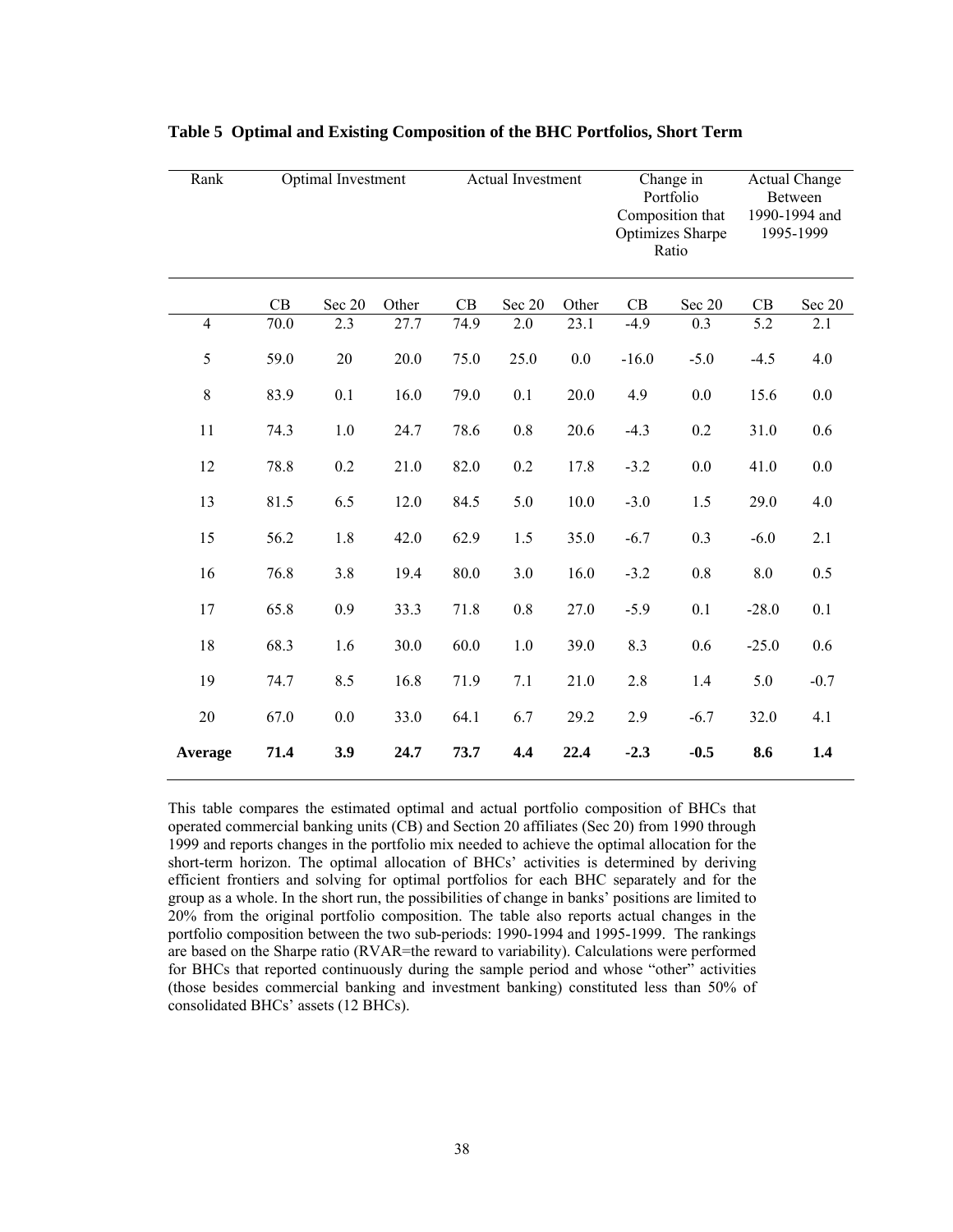| Rank    |      | Optimal Investment |       | <b>Actual Investment</b> |        |       | Change in<br>Portfolio<br>Composition that<br><b>Optimizes Sharpe</b><br>Ratio |         |  |
|---------|------|--------------------|-------|--------------------------|--------|-------|--------------------------------------------------------------------------------|---------|--|
|         | CB   | Sec 20             | Other | CB                       | Sec 20 | Other | CB                                                                             | Sec 20  |  |
| 4       | 65.3 | 15.4               | 19.3  | 74.9                     | 2.0    | 23.1  | $-9.6$                                                                         | 13.4    |  |
| 5       | 67.6 | 0.0                | 32.4  | 75.0                     | 25.0   | 0.0   | $-7.4$                                                                         | $-25.0$ |  |
| 8       | 92.3 | 0.0                | 7.8   | 79.0                     | 0.1    | 20.0  | 13.3                                                                           | $-0.1$  |  |
| 11      | 64.8 | 32.6               | 2.6   | 78.6                     | 0.8    | 20.6  | $-31.0$                                                                        | 31.8    |  |
| 12      | 33.2 | 44.0               | 22.8  | 82.0                     | 0.2    | 17.8  | $-48.8$                                                                        | 43.9    |  |
| 13      | 52.5 | 47.9               | 0.0   | 84.5                     | 5.0    | 10.0  | $-32.4$                                                                        | 42.9    |  |
| 15      | 38.1 | 36.0               | 25.9  | 62.9                     | 1.5    | 35.0  | $-24.8$                                                                        | 34.5    |  |
| 16      | 56.9 | 21.4               | 21.6  | 80.0                     | 3.0    | 16.0  | $-23.1$                                                                        | 18.4    |  |
| 17      | 48.3 | 46.9               | 4.8   | 71.8                     | 0.8    | 27.0  | $-23.5$                                                                        | 46.1    |  |
| 18      | 60.0 | 9.7                | 30.4  | 60.0                     | 1.0    | 39.0  | 0.0                                                                            | 8.7     |  |
| 19      | 80.8 | 15.1               | 4.1   | 71.9                     | 7.1    | 21.0  | 8.9                                                                            | 8.0     |  |
| 20      | 64   | 0.0                | 36.0  | 64.1                     | 6.7    | 29.2  | 0.0                                                                            | $-6.7$  |  |
| Average | 60.9 | 22.4               | 16.7  | 73.7                     | 4.4    | 22.4  | $-12.8$                                                                        | 18.0    |  |

<span id="page-38-0"></span>**Table 6 Optimal and Existing Composition of the BHC Portfolios, Long Term** 

This table compares the estimated optimal and actual portfolio composition of BHCs that operated commercial banking units (CB) and Section 20 affiliates (Sec 20) from 1990 through 1999 and reports changes in the portfolio mix needed to achieve the optimal allocation for both long-term and short-term horizons. The optimal allocation of BHCs' activities is determined by deriving efficient frontiers and solving for optimal portfolios for each BHC separately and for the group as a whole. In the short run, the possibilities of change in banks' positions are limited to 20% from the original portfolio composition. In the long run, unlimited changes in the composition of a bank portfolio are allowed. The long-term changes are reported in parenthesis. The table also reports actual changes in the portfolio composition between the two sub-periods: 1990-1994 and 1995-1999. The rankings are based on the Sharpe ratio (RVAR=the reward to variability). Calculations were performed for BHCs that reported continuously during the sample period and whose "other" activities constituted less than 50% of consolidated BHCs' assets (12 BHCs). The discrepancy between short-term (in [Table 5\)](#page-37-0) and long-term optimal allocations may exist because of the possible slow and costly adjustment in the banks' portfolio allocation (see text).